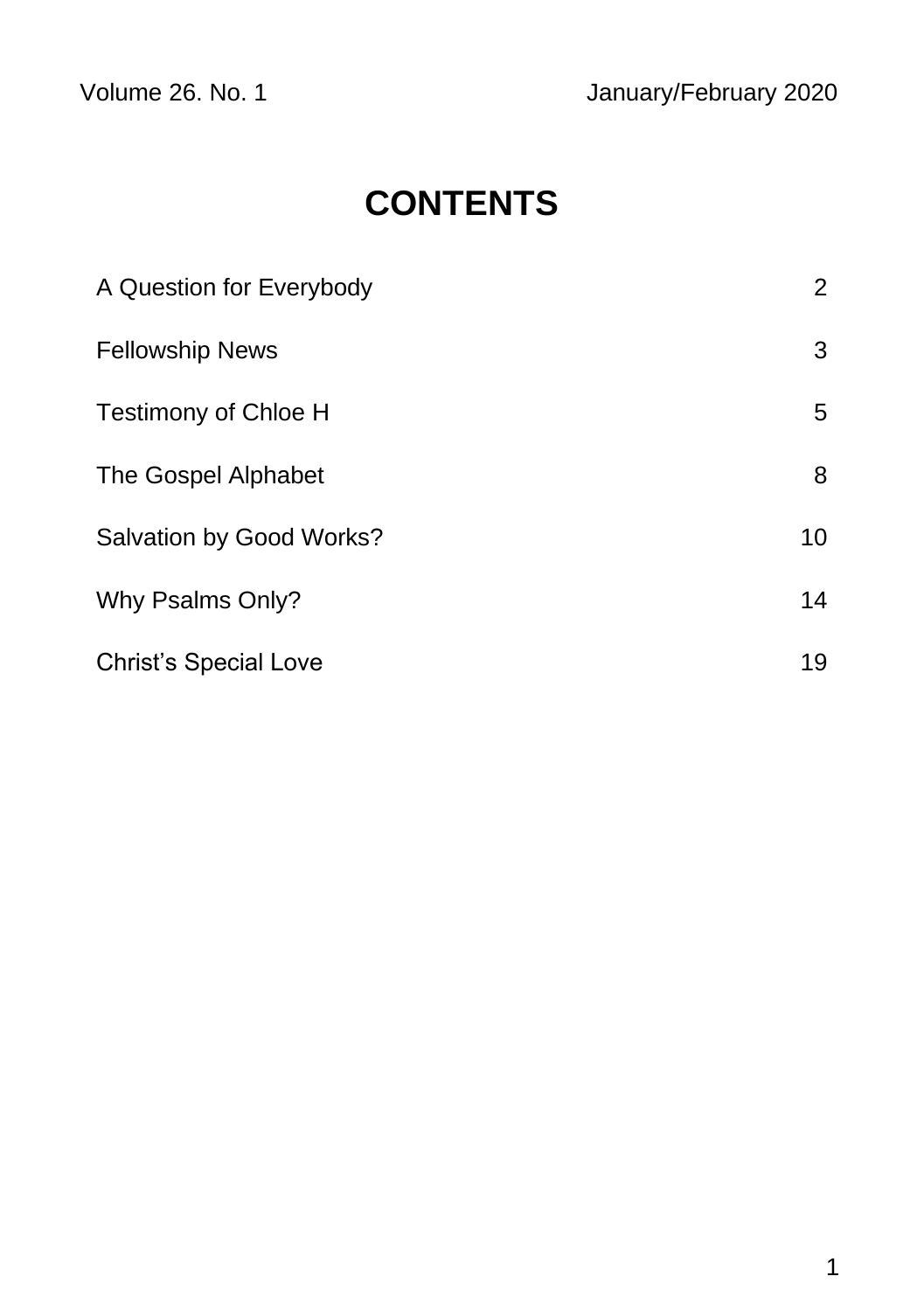## **A QUESTION FOR EVERYBODY**

#### **John Charles Ryle, Bishop of Liverpool**

Are you converted? The question is one which touches all mankind. It ought to come home to all ranks and classes, high or low, rich or poor, old or young, gentle or simple. Anyone may get to heaven without money, rank, or learning. No one, however wise, wealthy, noble, or beautiful, will ever get to heaven without conversion.

1. Conversion is a scriptural thing. I mean by this, that conversion is a thing plainly mentioned in the Bible. It matters nothing who says a thing and declares it to be a religious truth; it matters nothing whether we like or dislike a doctrine. Is it in the Bible? Hear what David says: "The law of the Lord is perfect, *converting* the soul;" "Sinners shall be *converted* unto Thee" (Psalm 19.7; 51.13). Hear what our Lord Jesus Christ says: "Except ye be *converted*, and become as little children, ye shall not enter into the kingdom of heaven" (Matt. 18.3). Hear what Peter says: "Repent ye, and be *converted*, that your sins may be blotted out" (Acts 3.19). Add to this many passages in which the *idea* of conversion is contained, though the *word* itself is not used. To be renewed – to be transformed – to be created anew – to be raised from the dead – to be illuminated – to pass from death to life – to be born again – all mean the same thing. Conversion is not a mere device of man's invention: it is in the Bible.

2. Conversion is a real thing. We live in an age of shams, cheats, deceptions, and impositions. It is an age of white-wash, varnish, lacquer, and veneer. Still, notwithstanding all that such people may say, I assert confidently that there is such a thing as conversion. There are to be seen among men, every here and there, unmistakable cases of a complete turning round of heart, character, tastes, and life – cases that deserve no other name than that of conversion. Of such changes the Bible gives many unmistakable patterns. Let anyone read attentively the history of Manasseh king of Judah, of Matthew the apostle, of the woman of Samaria, of Zacchaeus the publican, of Mary Magdalene, of Saul of Tarsus, of the Philippian jailor, of Lydia the purple seller, of the Jews to whom Peter preached on the day of Pentecost, of the Corinthians to whom Paul preached. Of such changes, every man's own neighbourhood and circle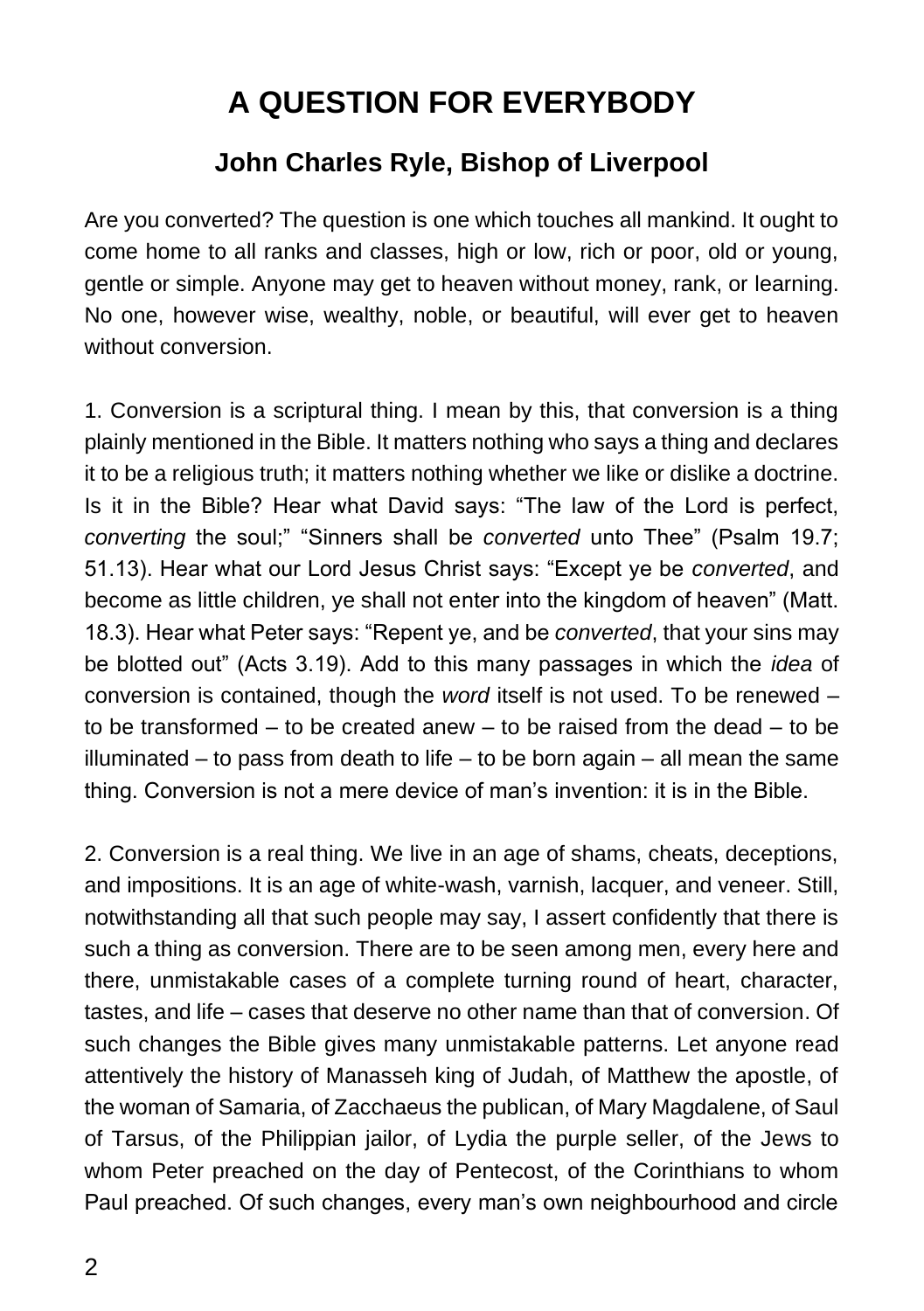of acquaintances will furnish specimens. They are to be met with here and there in every part of the kingdom. What can such changes be called but conversions?

3. Conversion is a necessary thing. Some worthy people are ready enough to admit that conversion is a scriptural truth and a reality, but not a thing that needs to be pressed. The heathen, they grant, need conversion: even the thieves, and fallen characters, and inmates of jails, they allow, may require conversion; but to talk of conversion being necessary for church-going people is to talk of things which they cannot see at all. "Some people may, in some cases, need a little stirring up and amendment. They may not be quite as good as they ought to be; but you have no right to say they need conversion!" Let no man deceive you. An interest in Christ and conversion are absolutely necessary; without them no one can possibly be saved. All, all alike, high or low, rich or poor, old or young, gentle or simple, churchmen or dissenters, baptised or unbaptised, all must be converted, or perish. There is no salvation without conversion. It is a necessary thing. Now, *are you converted?*

### **FELLOWSHIP NEWS**

It was a great joy to witness the baptism of our friend, Chloe H, during the morning service on the Lord's Day, 10 November. Chloe testified clearly of God's loving dealings with her over the past few years, as he has revealed his sufficient grace towards her in her times of need. We were especially pleased to welcome a number of Chloe's friends and relatives to the baptismal service, who were then invited to a fellowship lunch. Chloe was formally received into membership of the church at the communion service that same evening. We pray that she will continue to find comfort in the presence of the One who has promised never to leave her or forsake her.

We were very glad to have another visit from our friend Rev Timothy Burden, at our midweek meeting on 13 November. Mr Burden represents the Middle East Reformed Fellowship, seeking to build up and equip the church in Arab and Muslim lands. Mr Burden and his wife, Rosalind, are planning to travel to Ethiopia in November and December to teach "the Augustine programme" -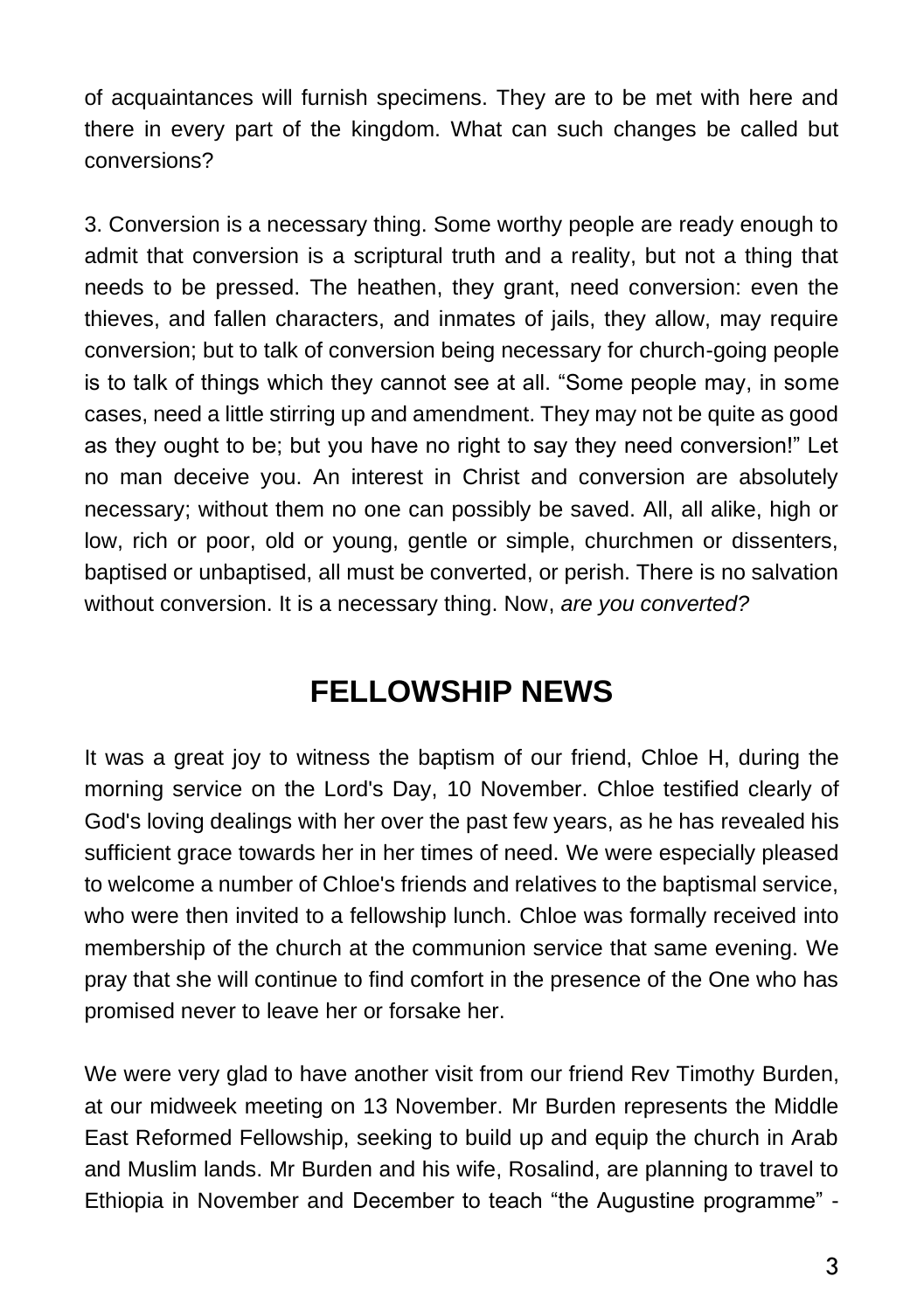materials which provide a consistent approach to the teaching of reformed doctrine to potential church leaders. Our prayer is that these church leaders will be enabled, through this instruction, to teach others also, so that the church will thrive and increase in these lands.

On the Lord's Day, 17 November, we were pleased to welcome to our pulpit for the first time, Rev Kevin Bidwell from Sheffield Presbyterian Church. On the previous day, Dr Bidwell had addressed the Young Adult Conference held at Maryport Street Baptist Chapel, Devizes. His ministry over the whole weekend was greatly appreciated.

The evening gospel service on the Lord's Day, 1 December, was taken by our member, Daniel Tribe. Daniel is currently in his second year of study at the Salisbury Reformed Seminary, and is seeking God's guidance for his future ministry. Daniel delivered a very powerful and challenging gospel message based on Paul's words to the Ephesian elders : "…repentance toward God and faith toward our Lord Jesus Christ" (Acts 20:21). We pray that God's blessing will be on his word, resulting in faith being born in some hearts.

It was good to have Stephen St John to speak at our midweek meeting on 4 December. Stephen is heading up the ministry of the Daylight Christian Prison Trust (DCPT), which supports the work of prison chaplains. We were both encouraged and challenged as we heard of the needs of prisoners and of the work of the DCPT as they seek to meet many and varied needs through proclaiming God's Word and discipling those who have come to faith in Christ. With thousands of people in prison at any one time in the UK, those who visit, befriend, and share the gospel with them are in great need of our prayerful support.

On 18 December Rev Graham Chewter made his annual visit to us from the Trinitarian Bible Society. He focused on India, from the pioneering mission and translation work done by William Carey in that vast country with over 1500 languages. TBS have just published the whole Bible in Thadou spoken in N. India. Currently translators are needed for a Tamil Bible for S. India and Sri Lanka. We have been thankful to hear of the recent publication of the Persian New Testament, revised from the old 1895 standard version. This is the most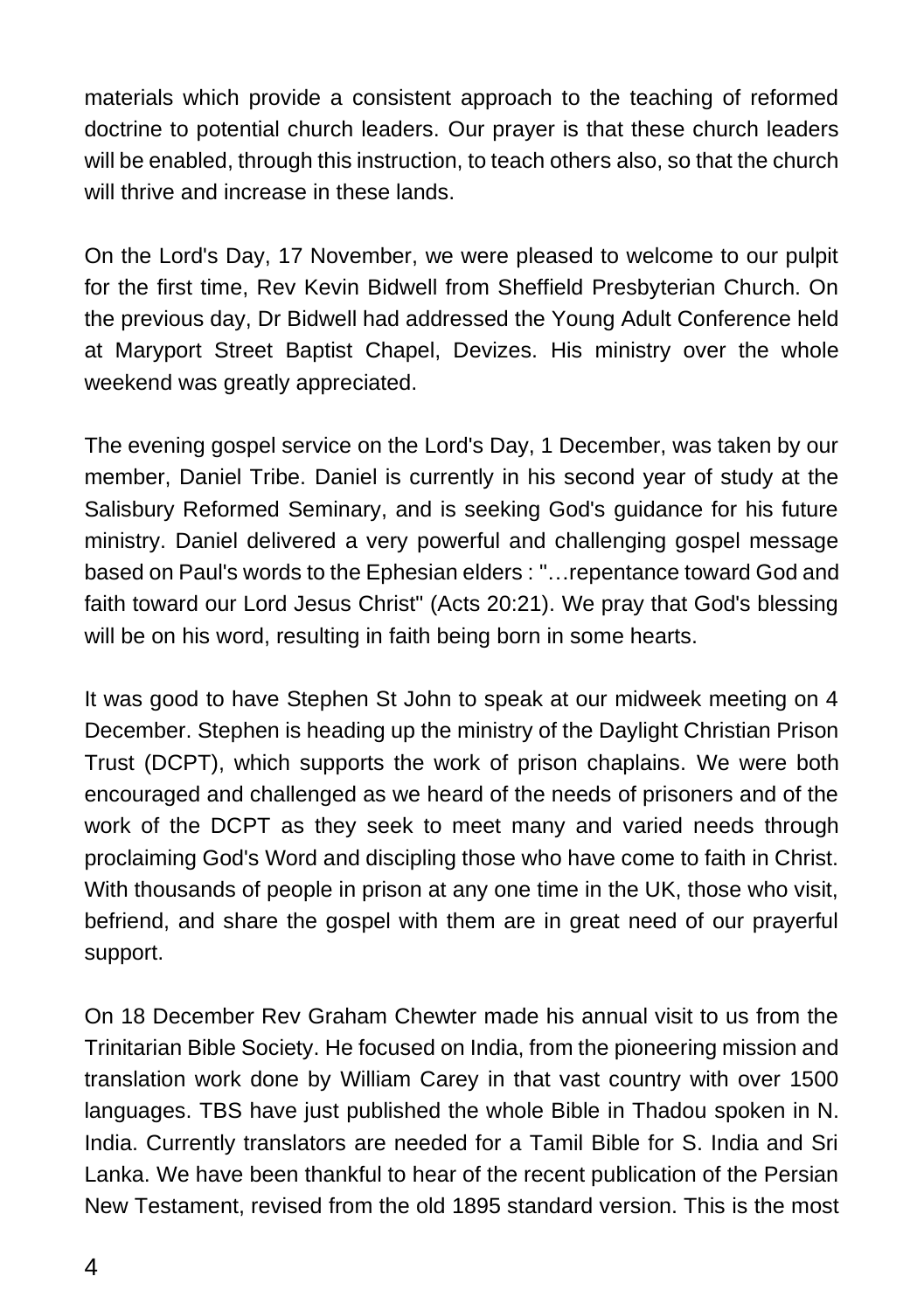accurate translation in the Persian language, and is the fruition of years of hard work by the main reviser and others who helped him in this project. 10,000 copies have been printed, to be distributed to Iranians, some of whom have been imprisoned for simply reading John's gospel. Mr Chewter directed our thoughts to John 10:16, and we pray that the work of translating God's Word will result in "other sheep" from many lands being enabled to hear the voice of the Great Shepherd of his sheep.

*"Great is the LORD, and greatly to be praised; and his greatness is unsearchable" Ps 145:3.*

### **Words of Thanks**

We are very grateful for the prayers of the Lord's people at Emmanuel over the past few months when Bill has been so unwell. His heart-attack in September has been followed by a long, protracted recovery period with numerous hospital admissions and visits to A and E.

We want to thank everyone who has been so supportive and prayerful for us during this time of trial. Experiencing the love and kindness shown by so many has been truly humbling.

*"From the end of the earth will I cry unto thee, when my heart is overwhelmed: lead me to the rock that is higher than I" Psalm 61:2.*

*Bill & June N*

## **TESTIMONY OF CHLOE H**

*[The following testimony was given at the baptizing service on the morning of the Lord's Day, 10 November]*

I've come from a totally non-Christian background, and two years ago I knew nothing at all about the Bible or Church. I would have been the kind of person who would have walked by people preaching in the streets, saying something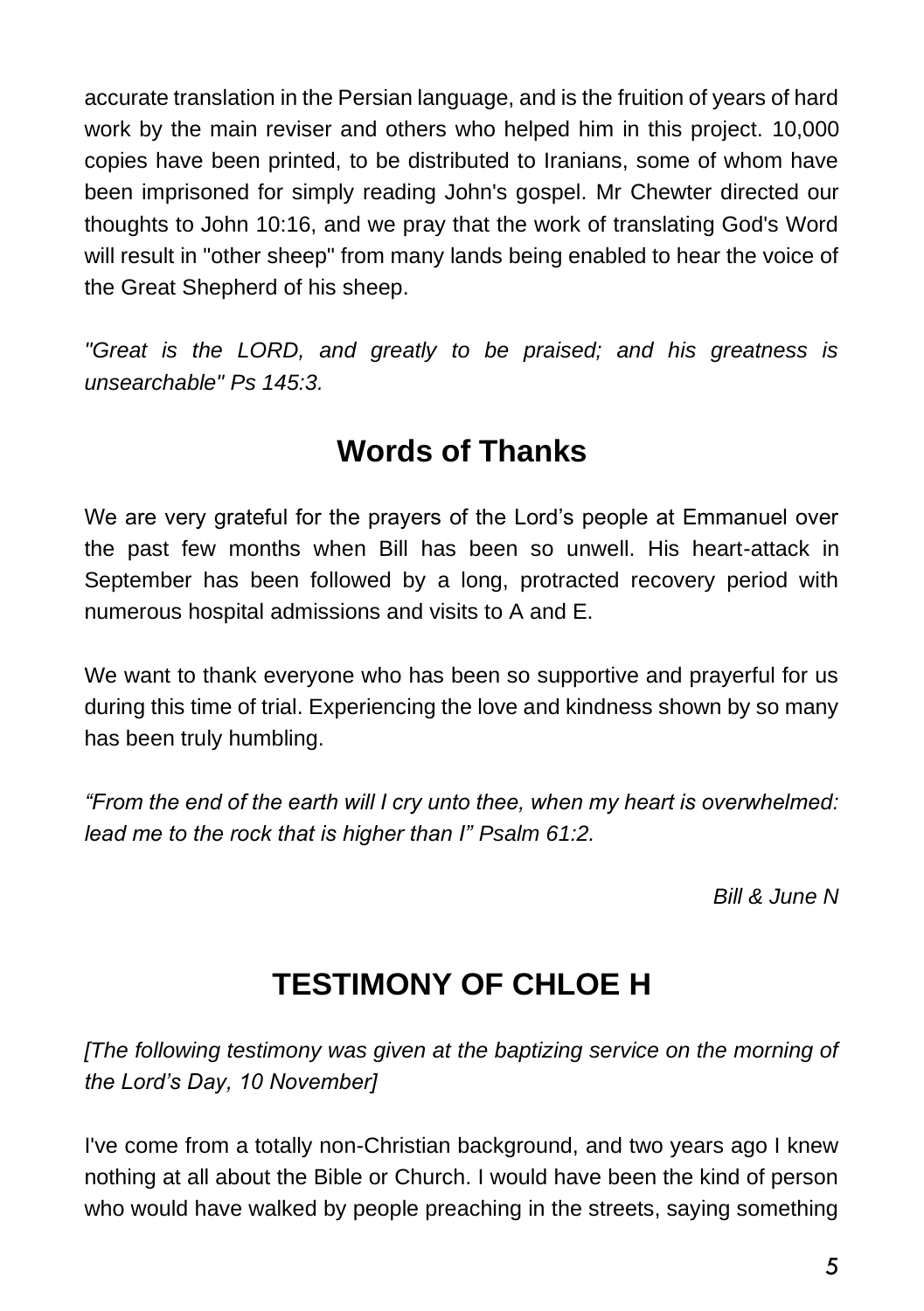rude to them; and, if they gave me a leaflet, I would have made it into a paperaeroplane and would have then thrown it away.

If anyone had asked me to come to church, I'd have said they were completely mad.

It wasn't until I met Andrew W, through driving lessons, and he mentioned church in a conversation, that I made known to him all my troubles and struggles. I was in a bad place with things in my life that caused great anxiety, severe depression and Post Traumatic Stress Disorder. I asked Andrew many questions; and, as well as learning how to drive, I began to learn about the Bible and the Christian Faith. I became interested in what he was telling me. Somehow it all began to make sense. I asked him if I could come along to church, I'd never really been to a church before. It wasn't as bad as I thought it was going to be.

Very early one morning - somewhere about 3am - I woke up feeling very low, the lowest I'd ever felt. I texted Andrew and told him that I was giving up and that I wanted to end my life. Thankfully he was awake. He told me about something that happened in Bible-times. Christ's disciples were in a boat and caught in a great storm. Christ came to them walking on the water. Peter asked Him if he could come out to meet Him on the water. Christ invited him to join Him, but no sooner had Peter stepped out of the boat than he began to sink; and he called out to Christ, "LORD SAVE ME." Christ held out his hand and rescued him. Andrew said that I must do what Peter did - call to Christ in prayer - "LORD SAVE ME." I did that; and I woke up the next day and felt like a different person. I didn't feel so anxious or so unhappy. I just felt different.

I felt like I had been given a new life. I then spoke further to Andrew and also to Pastor Green. I started Discipleship Classes. These were very helpful. After these Classes, questions would often arise in my mind and I texted Pastor Green then, so that I would not forget these questions.

It was at this time that I came to see that I was a sinner. I wondered what I could do about that. I was told that the Lord Jesus Christ had done something about it. He had died on the cross, taking the punishment for us. I understood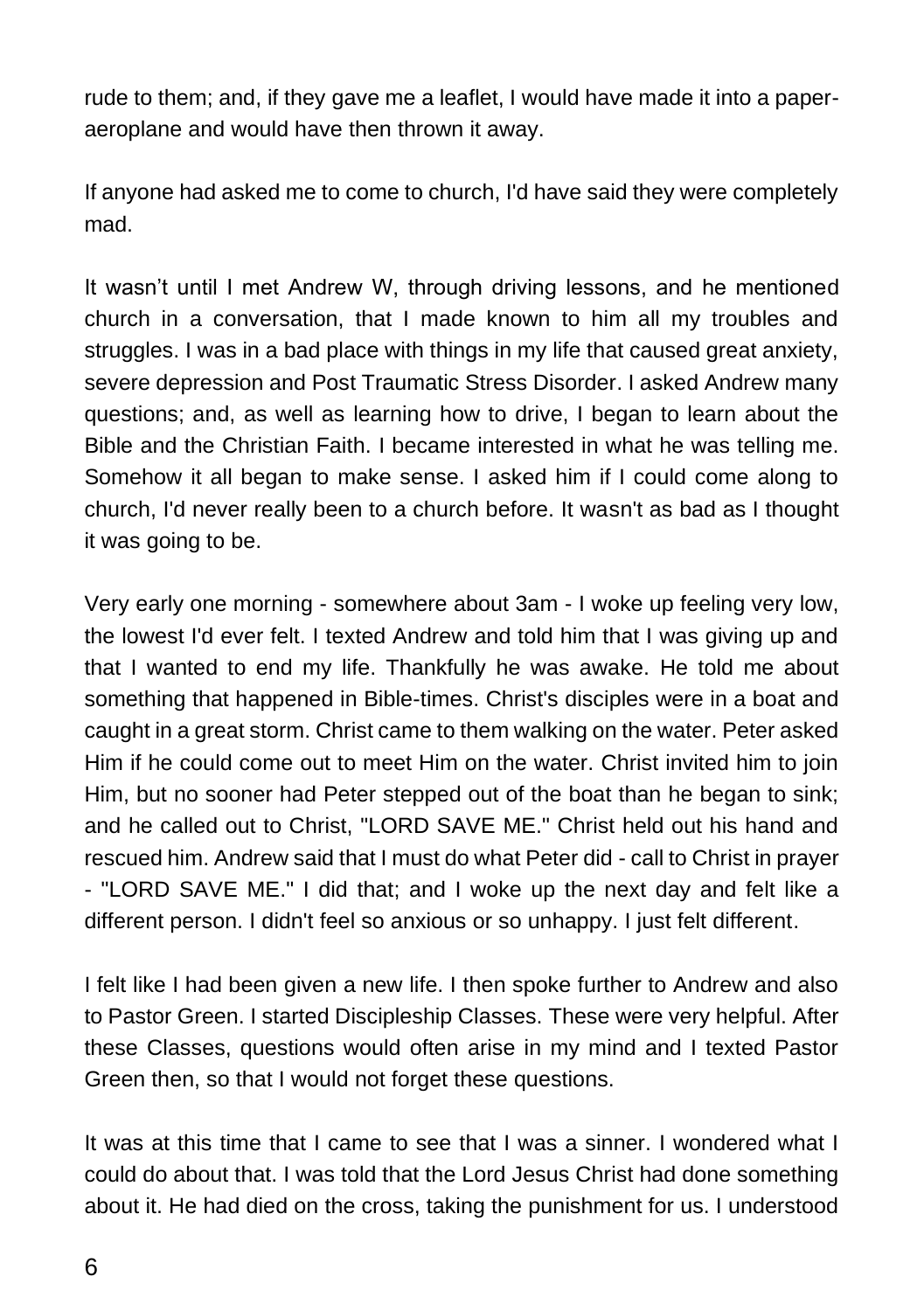then that I must pray for forgiveness and be well and truly sorry for all my sins. One evening that was what I did.

I know now that there is a God who can help and who will always be there for me. This has really changed my life. Yes, I do still struggle with lots of things, especially because I'm now in process of fostering my younger sister and keeping down a job. I still struggle at times with anxiety, but not as once I did. I feel like I am being kept by the Lord each day and am being helped to be the person I truly want to be.

I'm thankful to the Lord for bringing me to where I am today; and I am so very thankful that here I have met so many new people - people who have shown me so much kindness. At times, however, meeting them has not been without its difficulties on account of my anxiety, but each and every time the Lord has helped me with this.

I've come to realise there is a God who can answer prayer - my prayers. This is simply amazing!

While standing here, I would like to thank everyone for all their prayers, cards, and words of encouragement through all the problems. It has meant a lot to me, and to my family; but, above all, I want to thank God for all He has done for me and all that He is doing for me even now.

I would like to finish with a verse from Psalm 46 which has been with me from very early on. It is Psalm 46, verse 1, *"God is our refuge and strength, a very present help in trouble."*

## **CHURCH & PASTOR'S ANNIVERSARY, 2020**

God willing, this Anniversary – the Church's 67th and Pastor Watts's 49th. will be held the weekend of 1 - 2 February, 2020. Our Guest Preacher will be Rev. Graeme Craig, minister of the Ayr congregation of the Free Church of Scotland (Continuing).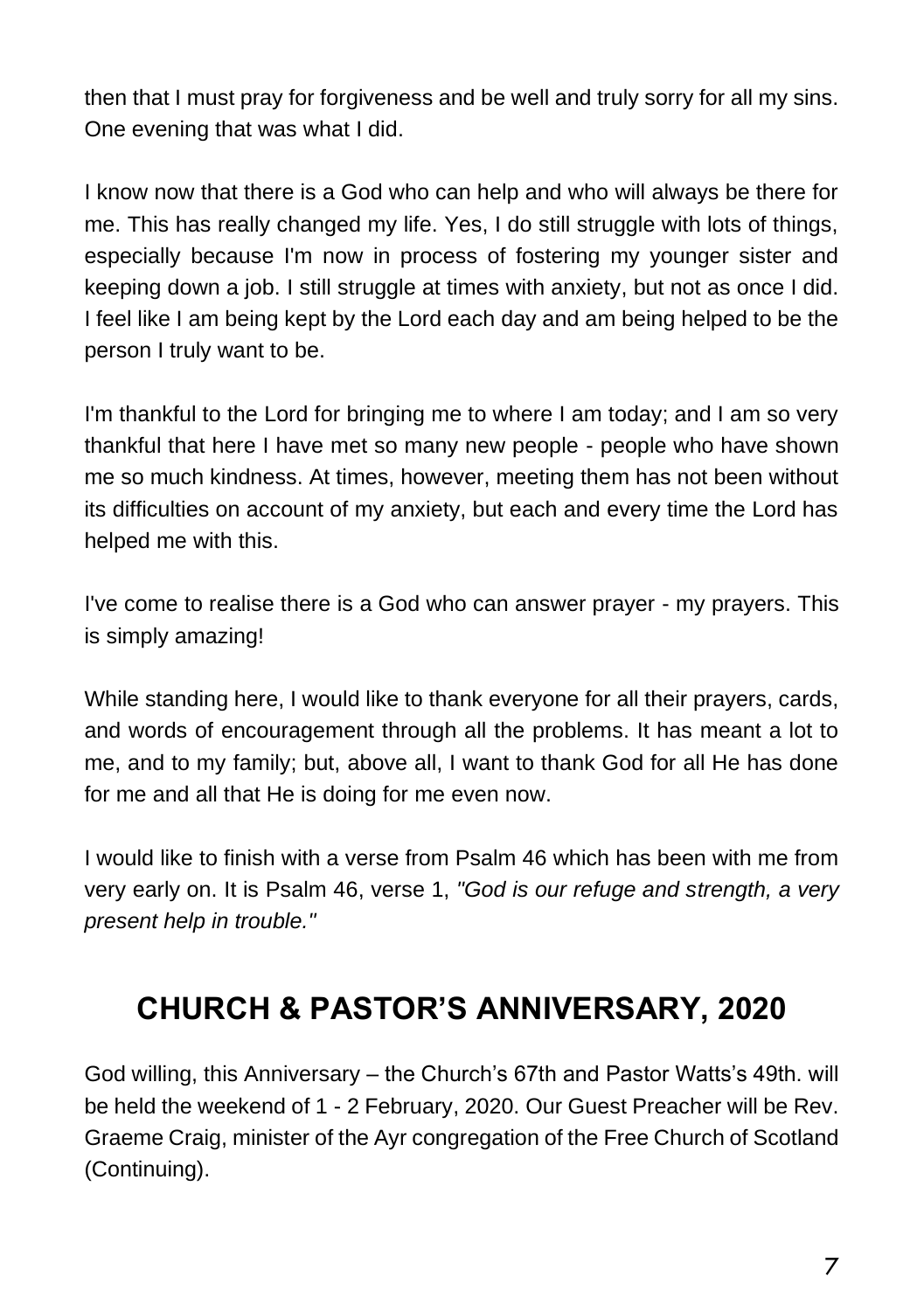On Saturday, there will be a service in the church at 3pm, and on the Lord's Day, services will be at the usual times of 11am & 6.30pm. Mr Craig will be preaching at all three of these services, and he will also be speaking at the After Church Meeting on the Lord's Day which will commence at approximately 8.30pm.

### **THE GOSPEL ALPHABET**

**A**ll men have sinned, the Word declares, And all from God have gone astray:

**B**ehold the spotless Lamb of God, Who came to take our sins away.

**C**hrist left His home in heaven above, And came the lost to seek and save;

**D**ied for the ungodly in His love, That they eternal life might have.

**E**ternal life the Father gives Freely to each believing one:

**F**orgiveness for the blackest sins Through faith in His Beloved Son.

**G**od deals in richest sovereign grace Abounding over every sin:

**H**e welcomes all who seek His face Through Christ the Door to enter in.

**I**n Christ the Son of His own love Inheritance they now receive: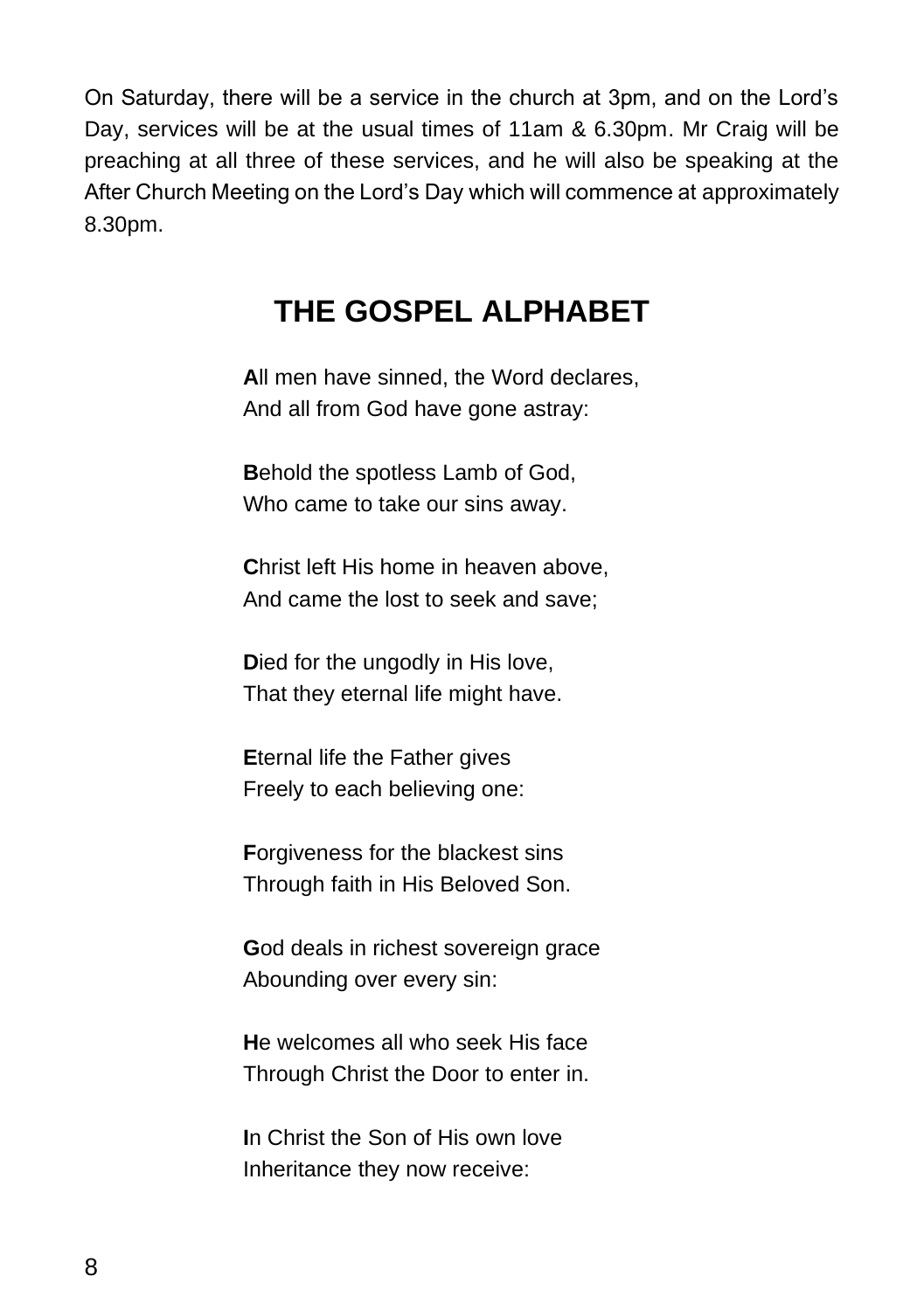**J**ustice declares the debt is paid Of all who in the Son believe.

**K**ings they are made, and priests to God. To offer praises night and day:

**L**oved with an everlasting love, Their sins have all been washed away.

**M**ercy and truth can now agree, And Peace and Justice each embrace:

**N**o condemnation is for those Who seek this glorious Hiding-place.

**O** matchless grace! O wondrous plan Devised eternally by God!

**P**ardon is now proclaimed to man Through Him who shed His precious blood.

**Q**uickened by God's free grace alone, The service of our lives is due:

**R**edemption by the Son is known, And all things are Divinely new,

**S**aved from the guilt and power of sin, No more we to ourselves belong:

**T**riumphant let our hearts begin The new, the everlasting song.

**U**nto our God who reigns above Be endless praise and honour given: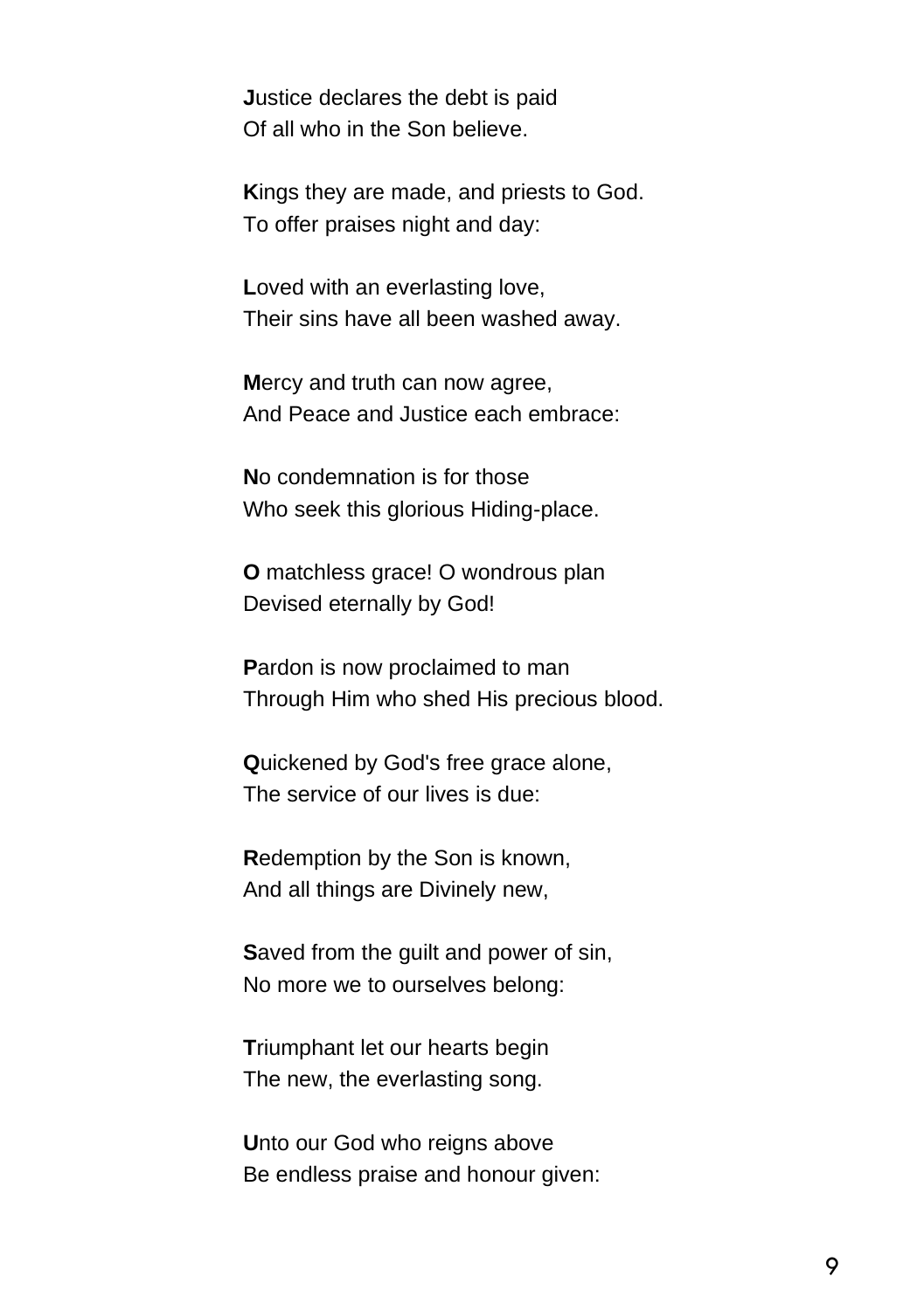**V**ast as His free eternal love Shall be the joy and bliss of heaven.

**W**orthy the Lamb who once was slain Is now our humble song below:

'**X**alted King, for ever reign, Till Thy full glory we shall know.

**Y**e ransomed sinners, till His face You see unveiled in heavenly joy,

**Z**ealously let His love and grace Your highest notes of praise employ.

*Submitted by Ruth W*

### **SALVATION BY GOOD WORKS?**

#### **Malcolm H. Watts**

A common misconception is that a person can reach heaven by being or doing good. Although this seems to be what many people believe, it is difficult to conceive of anything more opposed to Christianity.

What exactly is wrong with it?

First of all, it is an *impossibility*. How can anyone hope to perform the necessary works? The law, summed up in the Ten Commandments, is 'perfect' (Psalm 19:7), which means that it is not only perfect in itself, but that it also requires perfection in the hearts and lives of men. People seeking salvation this way must obey 'all things which are written in the book of the law' (Galatians 3:10). If they break just one commandment, all their hopes are dashed and they are exposed to the law's awful penalty. 'For whosoever shall keep the whole law, and yet offend in one point, he is guilty of all' (James 2:10). Surely no one in his right mind would give a moment's thought to the idea.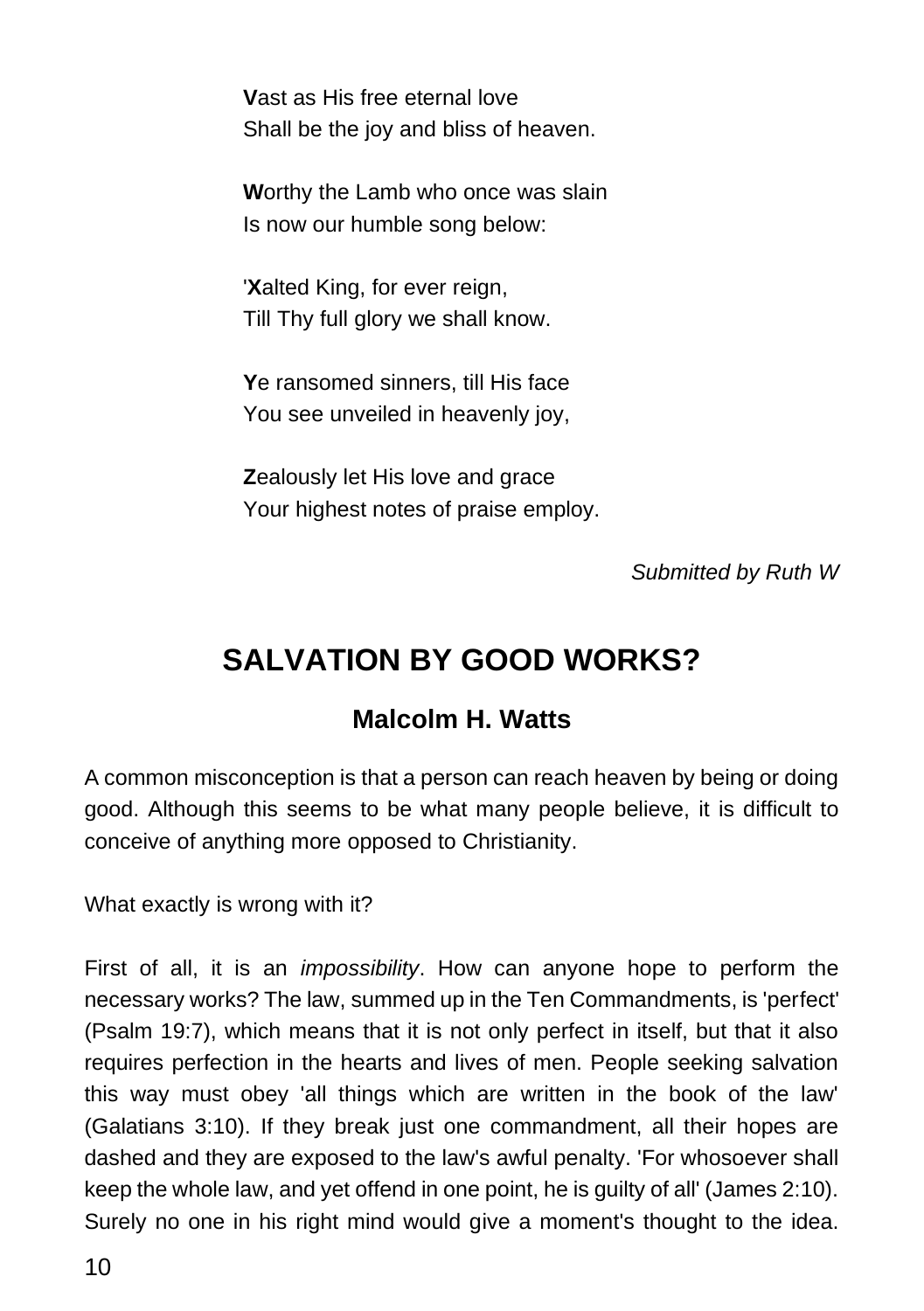George Whitefield used to say that he would sooner try to climb to heaven on a rope of sand!

Secondly, it is a *complete fallacy*. Let us imagine for a moment that the impossible is possible, and that we are able to keep the law perfectly for the rest of our lives. What about previous sins? 'God requireth that which is past' (Ecclesiastes 3:15). If applied to former behaviour, this means that God will bring our past sins into judgement. So, you see, we are disqualified before we even make the attempt. The Bible says that we are 'condemned already' and that we have already 'come short of [or, failed to obtain] the glory of God' (John 3:18; Romans 3:23).

There was a famous preacher in the eighteenth century called John Berridge. In 1755 he was called to Everton and he preached there for two years, exhorting the people to lead more moral lives. Then, one day, these words came to him and impressed themselves upon his mind: 'Cease from thine own works, only believe.' He saw the error into which he had fallen, and he began preaching the gospel to his congregation. 'So', he says, 'I dealt with my hearers in a very different manner from what I used to do. I told them very plainly that they were children of wrath, and under the curse of God, though they knew it not; and that none but Jesus Christ could deliver them from that curse. I told them, if ever they had broken the law of God once in thought, word or deed, no future good behaviour could make any atonement for past miscarriages. For if I keep all God's laws today, this is no amends for breaking them yesterday.'

Thirdly, it is *counter-productive*. When a man believes he can save himself, he either dishonours God by thinking he has changed, lowered his standards and accepted some kind of compromise, or he exalts himself, proudly claiming a goodness and righteousness worthy of eternal life. In the story our Lord told about the Pharisee and the publican, the former was guilty of both these things. 'The Pharisee stood and prayed with himself: God, I thank thee, that I am not as other men are, extortioners, unjust, adulterers, or even as this publican. I fast twice in the week, I give tithes of all that I possess' (Luke 18: 11-12). As Dr Campbell Morgan commented, 'This man thought of God as one satisfied with trivialities, abstaining from vulgar sins, and the observing of certain rites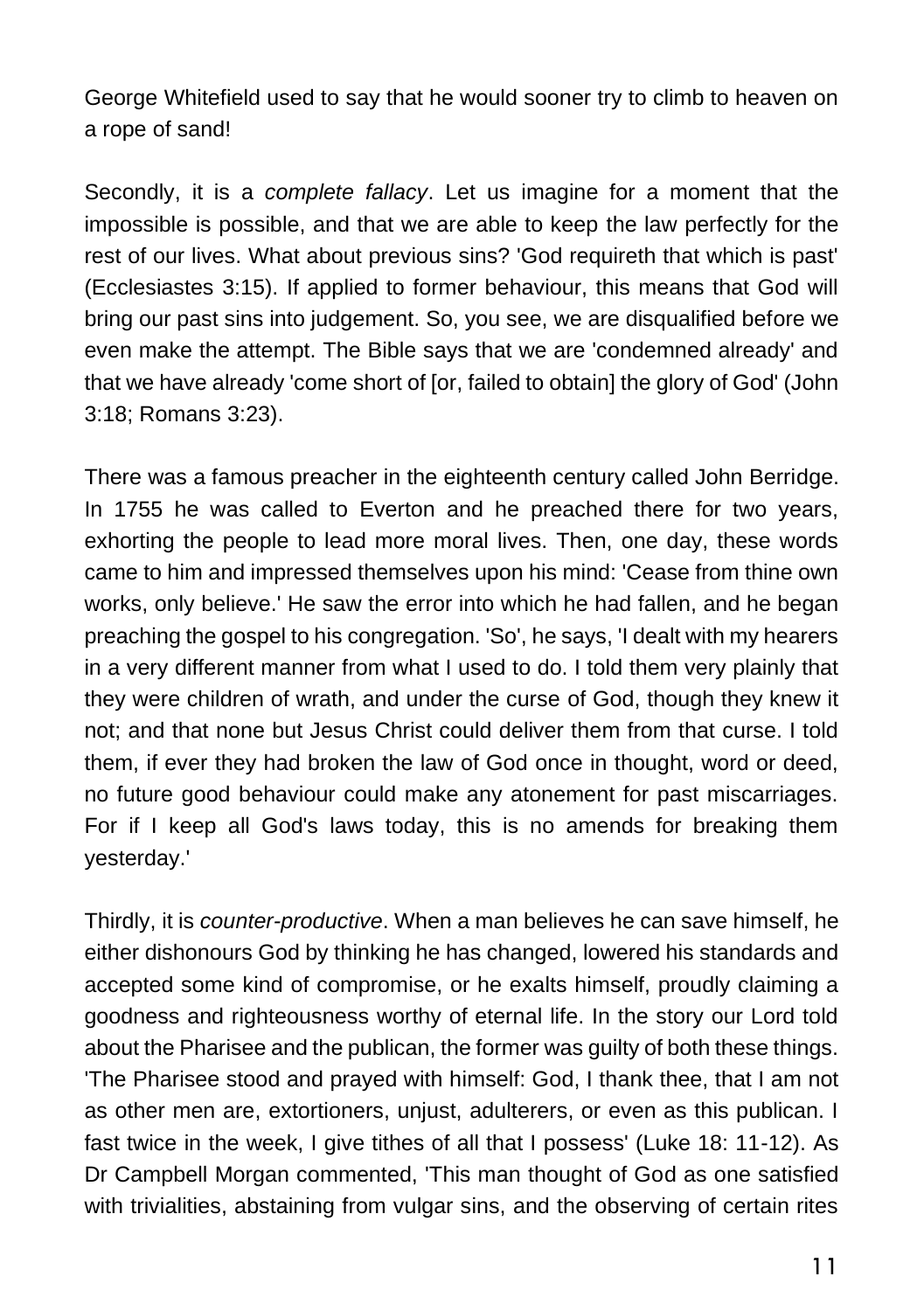and ceremonies. We may go further and say he thought God was obligated to him, because of these things.' Ironically, then, this is a scheme of salvation which tends only to make men more sinful.

Fourthly, it has proved an *absolute failure*. The Bible tells us that Adam, even in a state of innocence, was unable to keep the commandments (Genesis 3:6; Romans 5: 14-16). David was called ' the man after God's own heart' but he also transgressed; and, such was his guilt that he pleaded with God not to call him to justice (Psalm 25:7; 143:2). And Paul confessed to indwelling corruption and to the fact that he was 'the chief of sinners' (Romans 7: 14-18; 1 Timothy 1:15). Are we better than they? Are we hoping to succeed where they failed? Surely our own hearts testify to our sin and to the hopelessness of all our attempts.

Fifthly, it is bad news: in fact, the worst news yet. If all have to earn their way to heaven, there is no consolation for parents grieving over an infant's death. What works did the child perform? No comfort either for the person who, at the end of his life, desperately wants to be right with God. Good works done now cannot possibly outweigh the bad. And as for the rest of us, according to this doctrine, we must anxiously wait for the Day of Judgement when at last we shall know if we have done enough to secure our heaven.

Are these the 'good tidings of great joy, which shall be to all people'? (Luke 2:10). No, certainly not! They are mistaken views, belonging to a pathetic creed. In one of his letters, James Hervey admits that he had sometimes been tempted away from the truth and towards this error. 'And I do assure you', he says, 'when I wander from this path (the way of the gospel), I stumble upon dark mountains, and fall into briers and thorns; I lose my peace and tranquillity, and my hope.'

Sixthly, it is a *denial of the Christian faith*. The religions of the world all teach a system of moralism, salvation by effort and achievement, but not so Christianity. In the words of Johannes Vos, 'The other religions offer man advice - some of it good, some not so good - but Christianity brings men "good news", the gospel, the message that Jesus Christ, the Son of God, has done for man what he could never do for himself. ' The apostle Paul sums it up in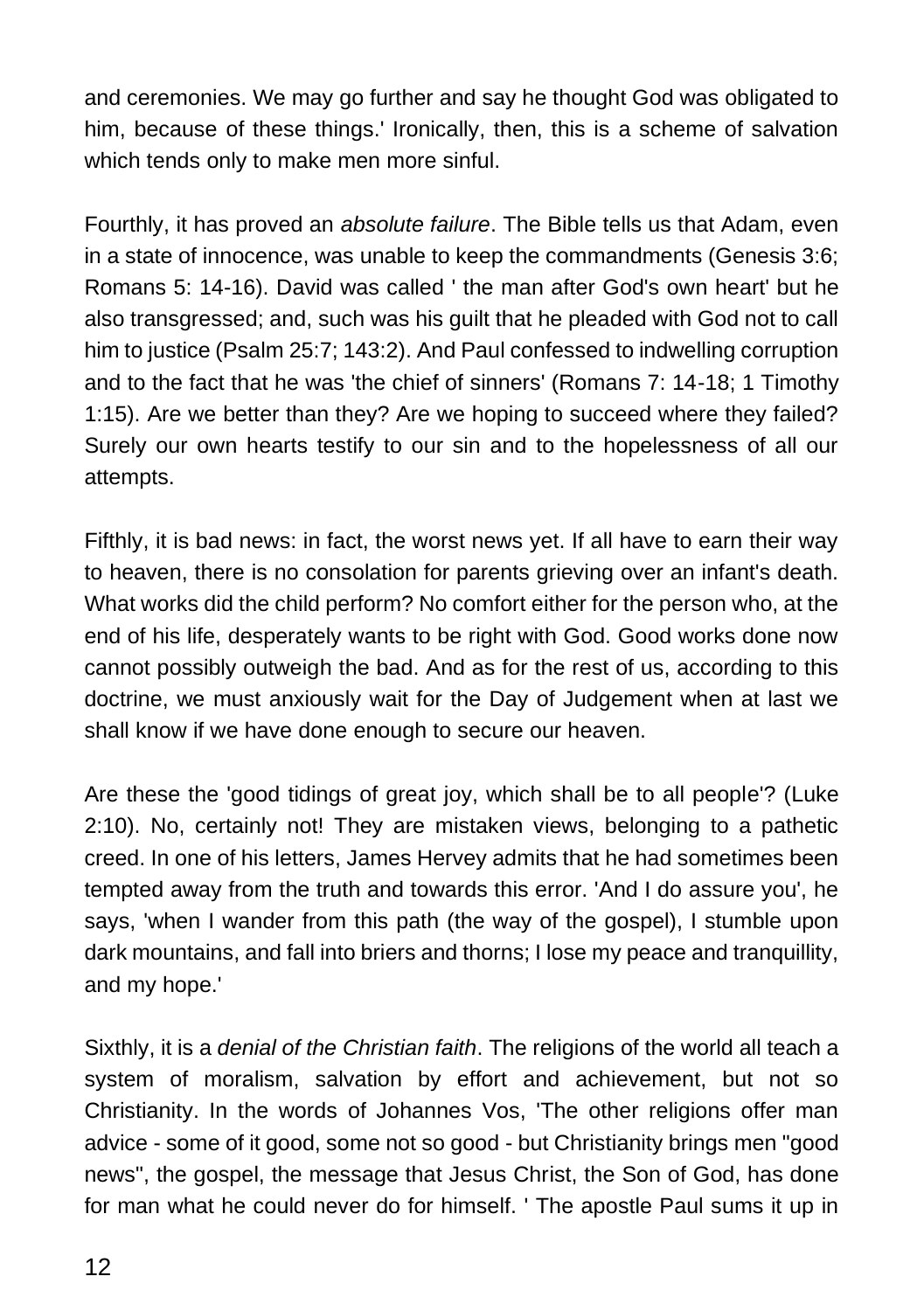this way: 'Salvation by our Lord Jesus Christ, who died for us' (1 Thessalonians 5:9-10). Now, it stands to reason that, if we resort to the teaching of non-Christian religions and teach the falsehood common to them all, we abandon New Testament truth. Worse still, we declare that Christ's death was uncalled for and quite superfluous. 'If righteousness come by the law, then Christ is dead in vain' (Galatians 2:21; cf. 5:4). We might just as well be honest and recall every missionary, for we have nothing, absolutely nothing, to tell the nations.

Seventhly, and lastly, this idea that you can be saved by good works is contradicted and condemned by the Word of God.

**'By the deeds of the law there shall no flesh be justified** in his sight' (Romans 3:20).

'If it be by grace, then is it **no more of works**: otherwise grace is no more grace' (Romans 11:6).

'Knowing that **a man is not justified by the works of the law**, but by the faith of Jesus Christ, even we have believed in Jesus Christ, that we might be justified by the faith of Christ, and **not by the works of the law: for by the works of the law shall no flesh be justified**' (Galatians 2:16).

'By grace are ye saved through faith; and that not of yourselves: it is the gift of God: **not of works** lest any man should boast' (Ephesians 2:8-9).

'**Not by works of righteousness which we have done**, but according to his mercy he saved us' (Titus 3:5).

A minister named Martin Boos, who believed this error of 'salvation by good works', was one day visiting a Christian woman. She was dangerously ill, and Boos tried to prepare her for death by saying, 'I don't doubt that you will die calm and happy.' 'How do you know that?' she asked. 'Because your life', he replied, 'has been a series of good works.' The woman sighed; 'If I die', she said, 'relying on those good works, I know for certain that I'll be condemned. What gives me peace is that I trust only in Jesus Christ my Saviour.' Those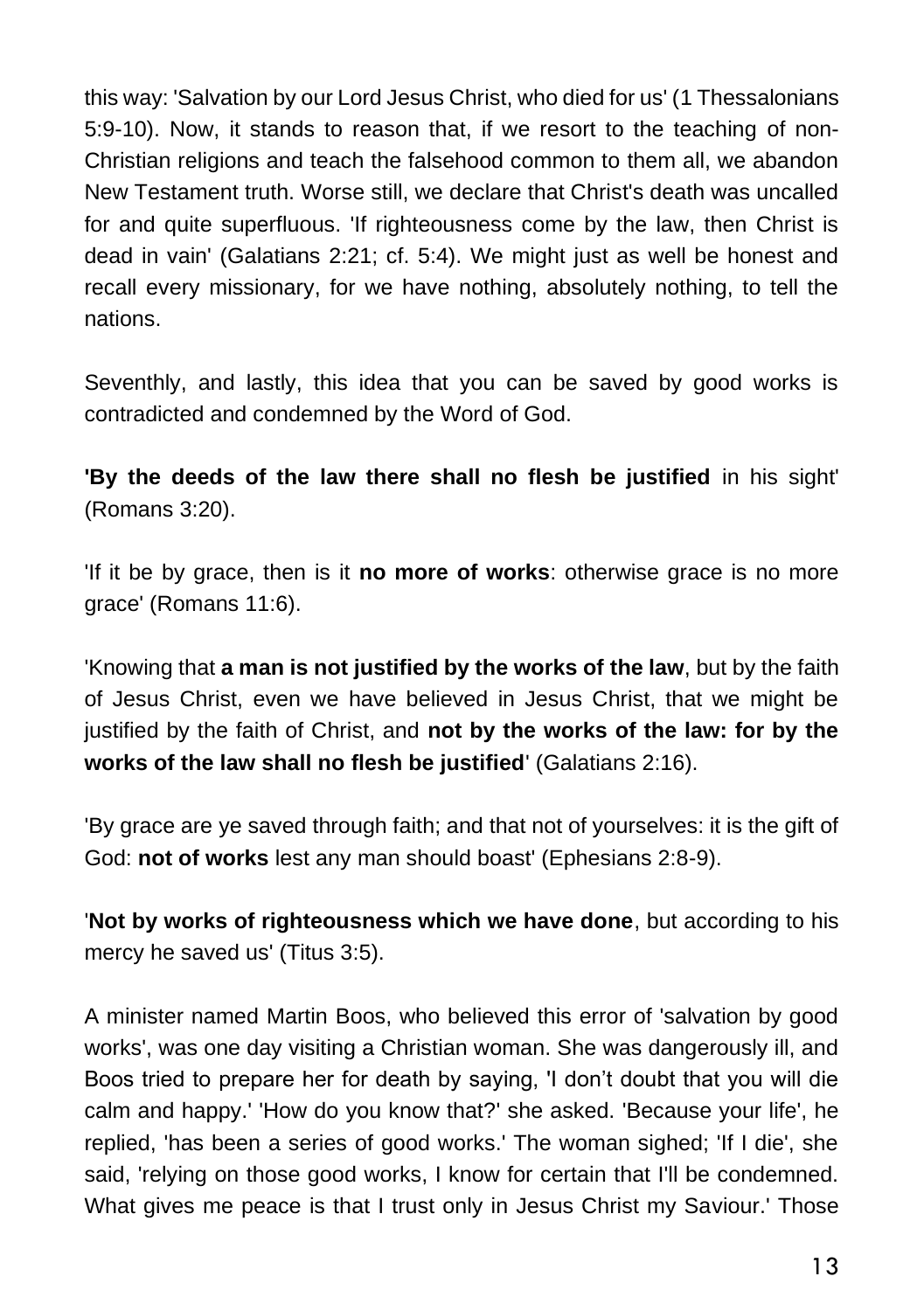words helped Martin Boos to see for himself God's way of salvation. Soon afterwards he too was trusting in the Saviour-and preaching him to others.

May God give you the precious gift of saving faith.

### **WHY PSALMS ONLY?**

### **Rev Professor R. J. George DD., Professor of Theology and Church History in the Covenanter Seminary, Alleghany, Pennsylvania, USA.**

#### **Part 2**

*"Let the word of Christ dwell in you richly in all wisdom; teaching and admonishing one another in psalms and hymns and spiritual songs, singing with grace in your hearts to the Lord." (Colossians 3:16)* 

**Third. Uninspired songs cannot be placed on a level with the songs of inspiration as the rule for "teaching and admonishing."** All agree that the "psalms" of the text are the inspired Psalms, the very word of God. "Teaching" refers to doctrine, what we are to believe. "Admonishing" refers to practice, how we are to live. It is not conceivable that Paul would place the writings of uninspired men on a level with the Psalms of the Bible as a standard of doctrine and practice. "The scriptures of the Old and New Testaments are the word of God, the only rule of faith and manners."

Uninspired hymns abound in errors. Dr Cook of Belfast, says, "I never yet found a compilation of hymns that I could pronounce free from serious errors. In 1838 the Presbyterian General assembly appointed a committee to revise their hymn book. In their report they say, "On a critical examination we found many hymns deficient in literary merit, some incorrect in doctrine, and many altogether unsuitable for the sanctuary." What an indictment to bring against the book which their own church had substituted for God's book of praises! Does anyone suppose that Paul referred to such "hymns and spiritual songs"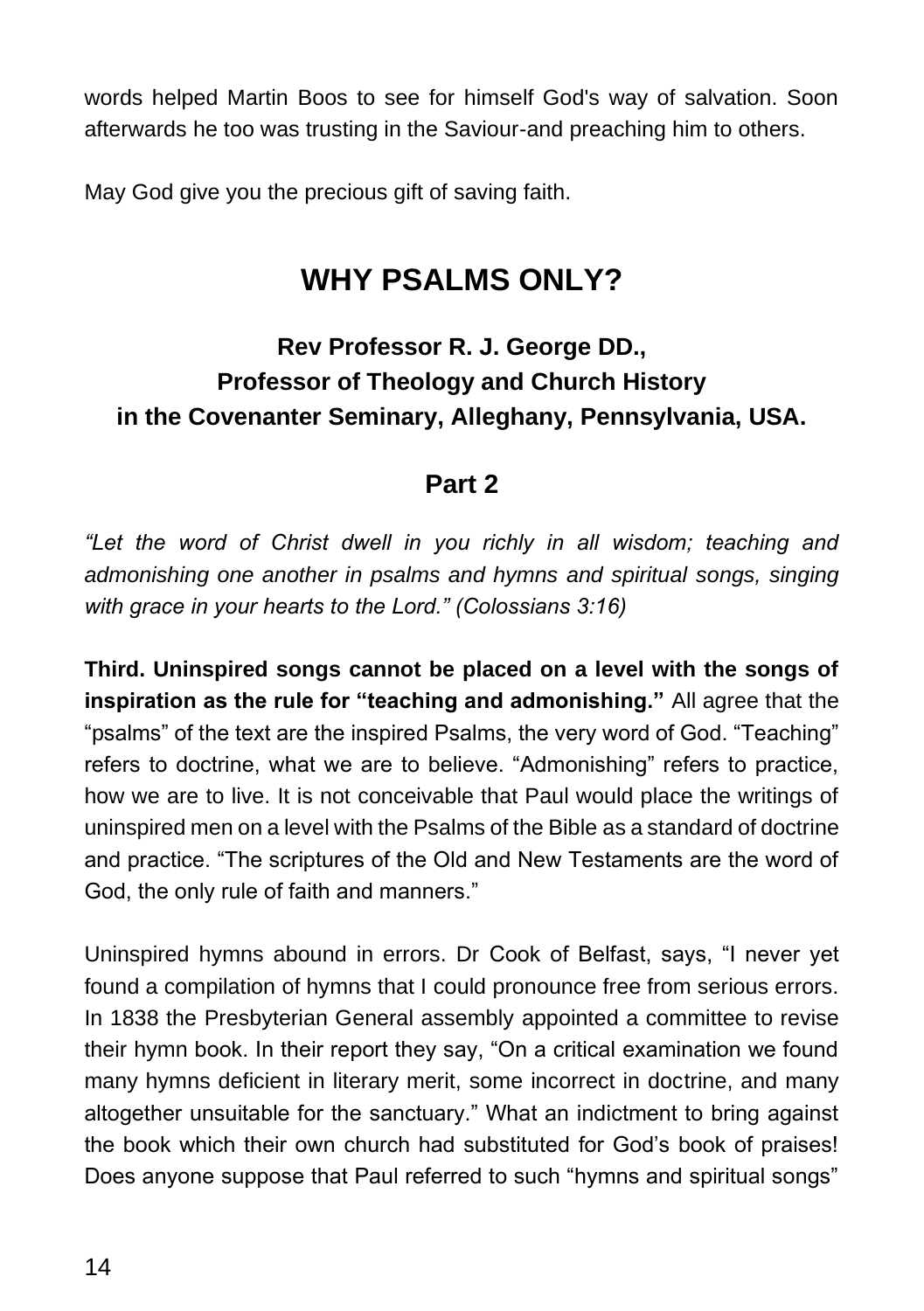as these, and places them on a level with the Psalms of the Bible for teaching and admonition?

**Fourth. The inspired Psalms alone are adapted to be the vehicles of grace to the heart and of praise to the Lord.** "Singing with grace in your hearts to the Lord." Here are two things: the awakening of gracious affections in the heart, and the uplifting of the soul to God. Two characteristics of the inspired Psalms mark their adaptation to this two-fold purpose, viz. their devotional spirit, and their objective nature.

1. The Psalms are devotional. The Psalter is in a pre-eminent sense the devotional book of the bible. All Christians recognize this in their personal devotional reading. It occupies a large place in the services of liturgical churches. Ambrose says: "Although all divine scripture breathes the grace of God, yet sweet beyond all others is the book of Psalms." It is sometimes objected that the Psalms are not adapted to awaken gracious affections in revivals. Such a view is entirely mistaken.

Think for a moment of the contents of the book: its views of God; its views of man; its views of law; its views of sin; its views of Christ; its views of repentance; its view of pardon; its views of covenant relationship; its view of the new life; its views of judgement; its views of heaven; its views of hell. What is there that is needed for revival that it does not contain? And what book is more likely to be honoured by the Holy Spirit than his own Book? As Dr J.W. Bain has said, "They will be found suitable for any revival that comes down; those revivals that are 'gotten up' may need something less divine."

The fact is that the greatest revivals of religion the world has ever seen have been connected with the exclusive use of the Psalms. They were used exclusively in the great revivals in the days of Hezekiah, Josiah, Ezra and Nehemiah. The same was true in the revival at Pentecost when three thousand were converted in one day. The period of the Reformation was a grand revival period, and it was a glorious revival of psalm-singing.

The Calvinistic Reformers used them exclusively. All France was thrilled with their music in the days of the Huguenots. They, alone, were used in the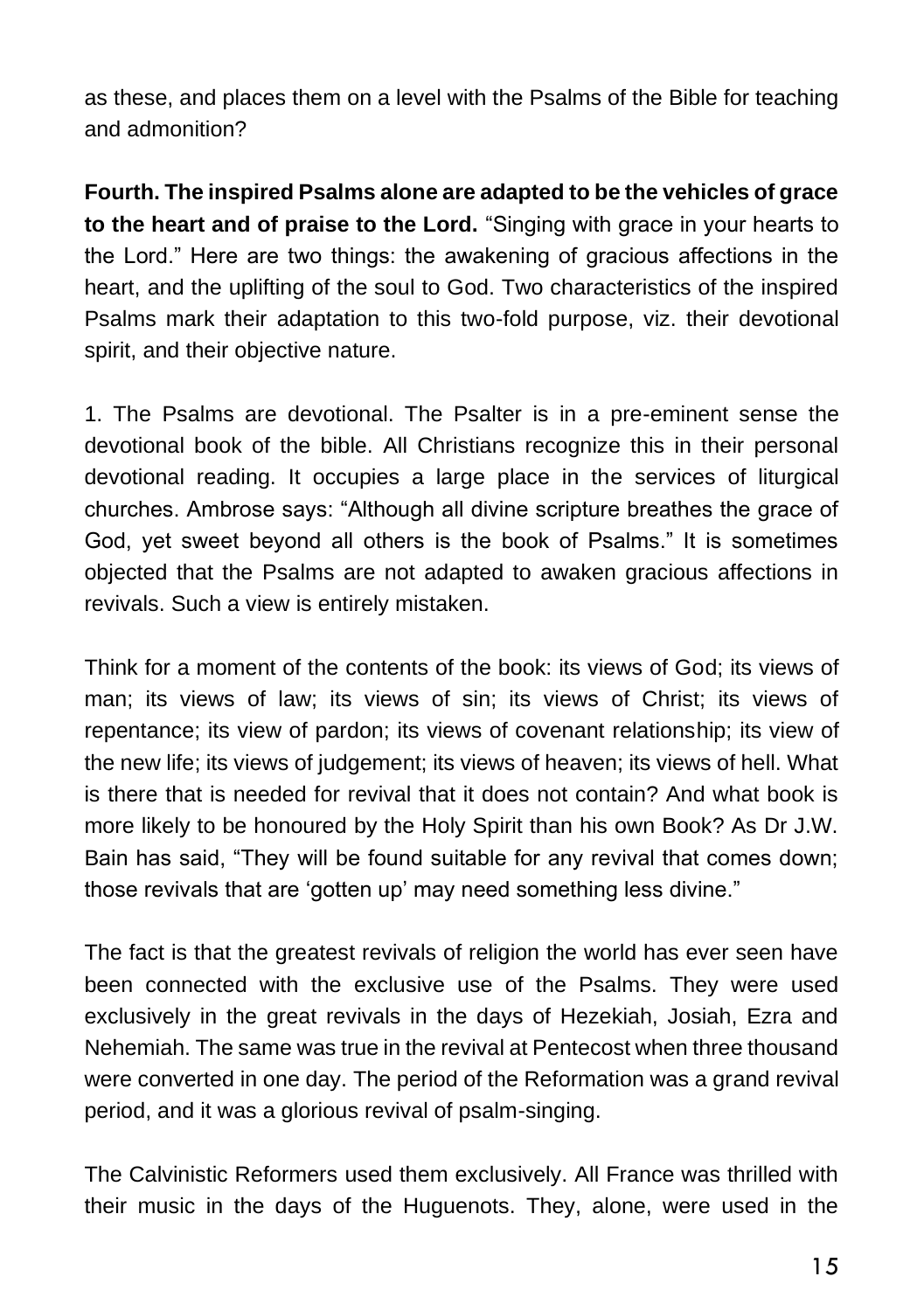Scottish church on that wonderful day at the Kirk of Shotts when under Livingstone, five hundred were converted by one sermon. In the times of Robert McCheyne, when they continued their meetings until near midnight, they made the seasons of the night glad singing the songs of Zion.

President Edwards bears this testimony as to their use in the great Northhampton revival in New England in his days. "One of the most observable features of the work was the singular delight which all the awakened appeared to take in singing psalms. In houses, in the fields, in the woods, alone and together, they spake forth the praises of their King; and even little children and aged persons who had never before learned to sing, came to sing praises with solemnity and sweetness."

2. The Psalms are objective. In this regard the inspired songs are in striking contrast with human compositions. Hymns are Subjective. Men write about themselves, their states and experiences, their high resolves. They are introspective. They are self-centred. But the Psalms are objective. They are God-centred. The soul looks outward and upward. They lead the soul reverently to adore God in the beauty of holiness and devoutly to bow before His throne as the hearer of prayer. This is true devotion. "Worship God." It appears that the Psalms of the Bible are eminently adapted to be the vehicles of grace to the heart, and praise to the Lord. "Singing with grace in your hearts to the Lord."

We conclude, therefore, that this passage which has always been relied upon by the advocates of hymn-singing as containing a warrant for their practices has no such meaning. The titles "Psalms and hymns and spiritual songs" belong to the inspired Psalms, and as qualified by the word "spiritual" are not true of any other. The Psalms are "the word of Christ"; uninspired songs are not His word; the Psalms are a true standard for "teaching and admonishing"; uninspired songs are not; the Psalms are adapted to be the vehicles of grace to the heart and of praise to the Lord; uninspired songs are not. The passage furnishes no warrant for the use of uninspired songs in worship but is an explicit apostolic injunction that in the praise service of the New Testament church the divinely authorized Psalmody should be continued.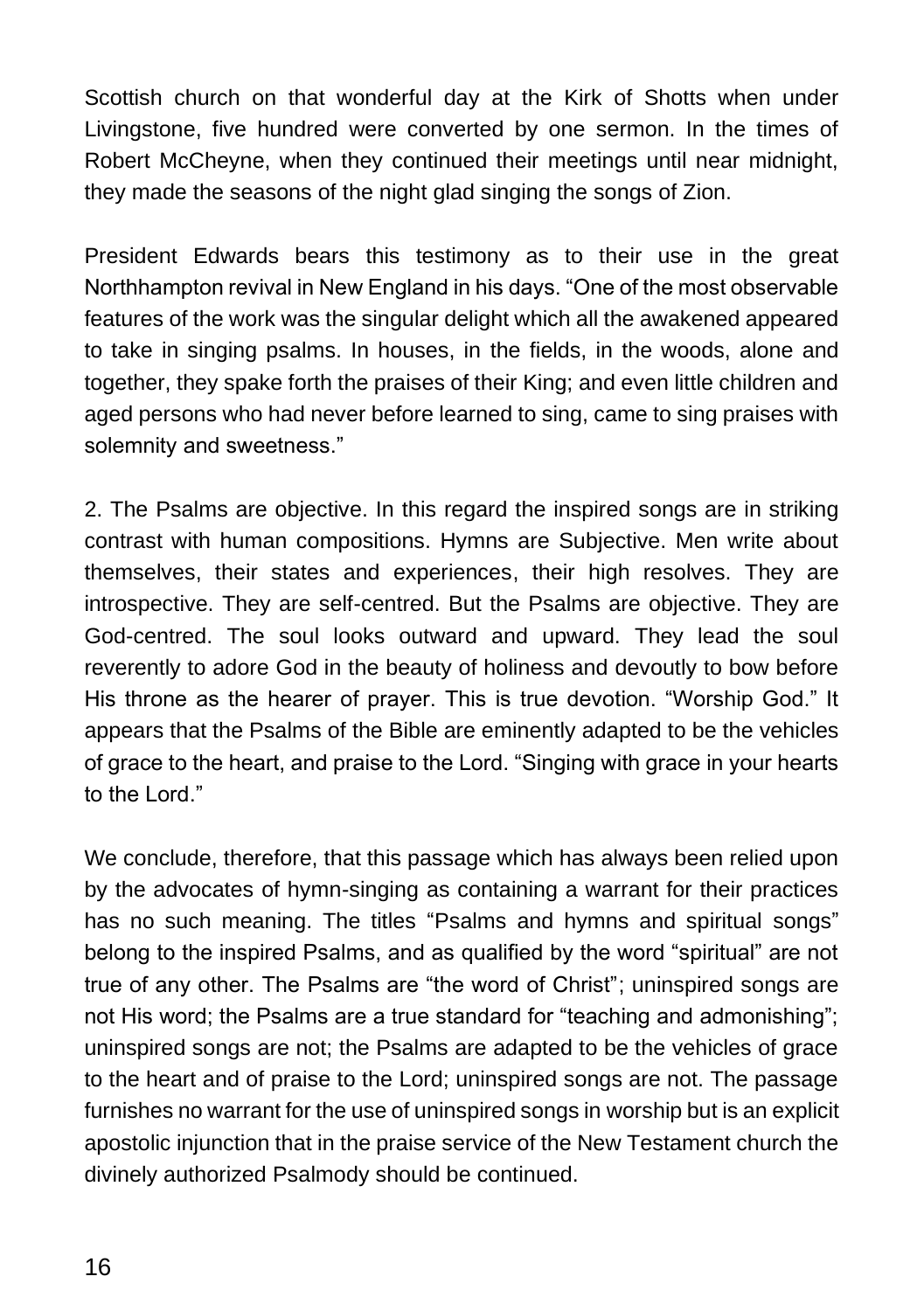We cannot close without an earnest appeal to the Christian heart on behalf of two things.

1. The restoration of God's own Psalter to a place in the hymnals of all the churches. A movement in this direction should have the hearty co-operation of every Christian. Its rejection has been in disregard of the divine appointment, and of the example of our blessed Lord, and of the apostolic authority contained in this passage. It should be restored to its place by the united voice of all Christendom and the joyous acclaim of all Christians. It would be the bringing back of the ark of God.

2. When the Psalter is restored to its place in the hymnals of the churches it should be used exclusively in the worship of God. A place may be found for the use of uninspired songs, but not in worship. God must be served with His own. "But cursed be the deceiver, which hath in his flock a male, and voweth and sacrificeth unto the Lord a corrupt thing; for I am a great king, saith the Lord of Hosts, and my name is dreadful among the heathen" (Mal. 1:14).

Rev. W.D. Ralston in his "Talks on Psalmody," related the following story: "As I trudged homeward I stopped at an uncle's and spent the night there. In the evening I brought out my hymn book and had some singing with my cousins. After I laid it down, my uncle took it up, put on his glasses, and spent some time in looking through it. He was a firm believer in the exclusive use of the Psalms, and my book was the hymn book of another denomination. It gave the hymns, and the music, with the names of the composers of each as far as known. Uncle read a hymn and naming the author, said, 'I know nothing of him.' He read another, and said, 'I have read about the author of this one. He was a Roman Catholic priest.' He read another and said, 'I have often read of this author. He was a good man and an earnest Christian minister.' He then said: 'Now, John, if I were going to use one of these hymns in the worship of God to-night, which do you think I had best choose, the one about whose author I know nothing, the one by the Roman Catholic priest, or the one by the earnest Christian minister?' I replied, 'The one by the minister.' 'True,' said he, 'we should select the one written by the best man; and I see by looking through your book that it contains many hymns written by good men; but if I should find in it one composed by God Himself, would it not be better to sing that one than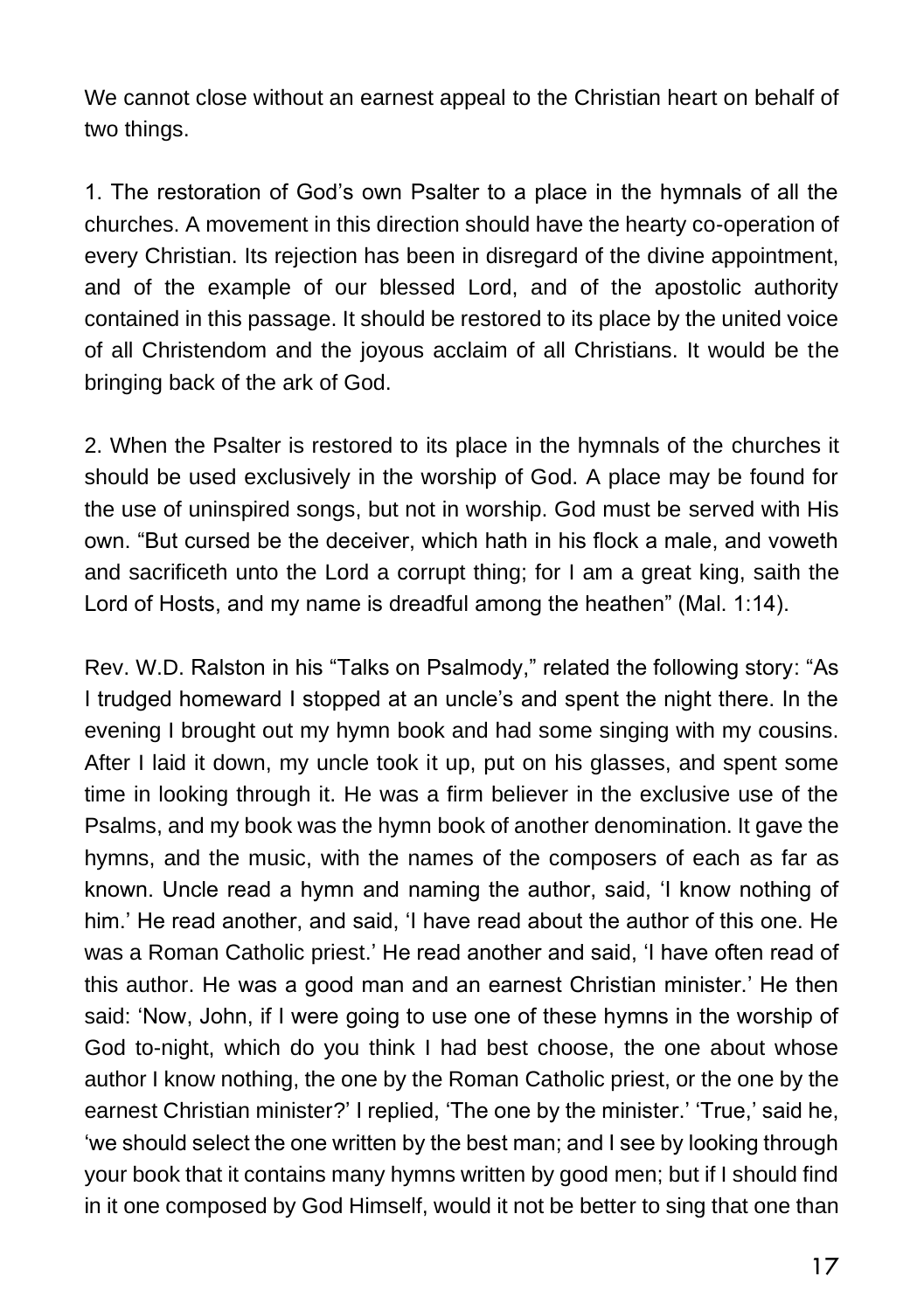one composed by any good man?" I replied, 'It surely would.' After a little, he said, 'I have now carefully looked through your book, and I do not find one hymn in it marked 'composed by God'; but I have here a little hymn book and God by His Holy Spirit has composed every hymn in it; for Peter says, 'Holy men spoke as they were moved by the Holy Ghost.' As he spoke, he handed me one of our psalm books and the manner in which he presented his argument made an impression upon my mind that I never forgot."

How conclusive this argument is. We ought to serve God with the best. God's own book is the best. When Ingersoll (an American agnostic) said that he "could write a better book than the Bible", Christians were shocked and denounced him as an "infidel blasphemer." How then can we say that we can write a better book of praises than God's Psalter? If it be true that hymn books are better than the Psalm book, it marks the highest achievement of the race; for then man has transcended God in His own field. If it be not true, then the displacing of the God-made Psalter, by the man-made hymn books, in God's worship, is an act of most daring presumption.

At a meeting of ministers of various denominations in an eastern city a paper was read on Church Hymnology. General discussion followed the address. An advocate of the exclusive use of the inspired Psalms employed the following illustration with great effect. "If I had an important message to send to one living in the upper districts of the city, I might summon a messenger boy and say to him: 'Can you carry this message for me to such a person living in such a part of the city?' And the boy would answer doubtfully: 'I think I can. It is true that I have never been in that part of the city, I was born near here. I have heard of the person to whom you wish to send the message, but I am not acquainted with him; but I think I can find him. I am willing to try. 'My message is a very important one, and while satisfied of the good intentions of this boy, I am not quite assured of his ability to fulfil the trust. So I call up another boy and ask him the same question. At once his face glows with intelligence as he answers, 'Oh yes, I can carry your message directly to his home. I know all about that part of the city. I was born there. I came from there. In fact, your friend sent me down here to find you and bear up any message you might desire to send to him.' It would not be difficult to decide which of these messengers I should employ. This is an allegory. If I had a message of praise to send up to God and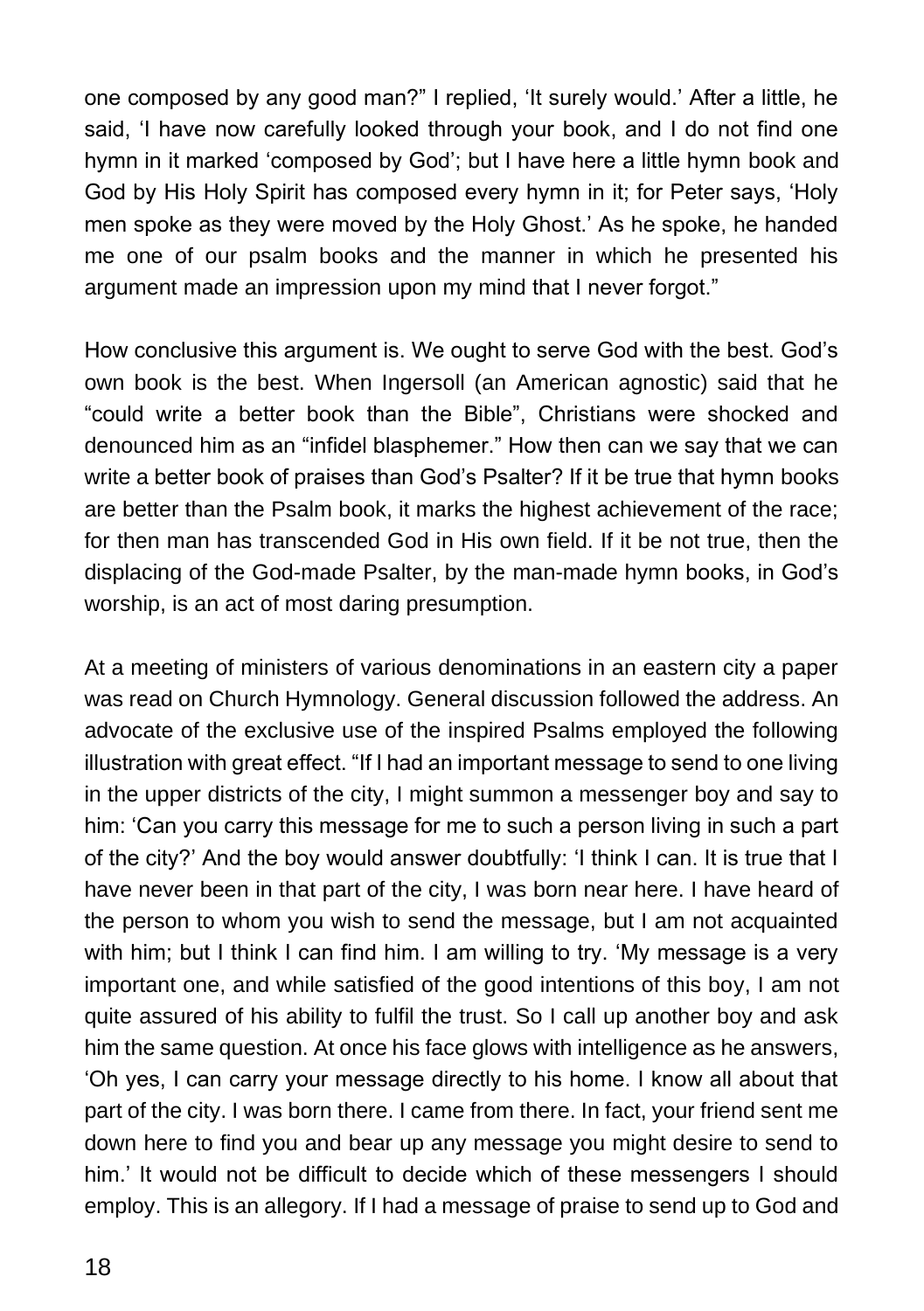I employed a hymn to carry it, I would feel uncertain about it; it might reach Him, and it might not. But if I employed a Psalm to carry it, I know that it would ascend to heaven. The Psalm was born there. It came from God to me; and, indeed, God sent it to me to bear any message of praise I might wish to send up to Him."

*Concluded*

## **CHRIST'S SPECIAL LOVE**

#### **Philip Henry (1631-1696) (father of Matthew Henry, the Commentator)**

*"Now there was leaning on Jesus' bosom one of his disciples, whom Jesus loved." (John 13:23)*

There are *some* disciples of Christ for whom He hath an extraordinary love, and whom He lays in His bosom.

*The Lord Jesus will love them best that are most like Him*. Likeness is the loadstone of love. All his children are like Him, have His "image," Romans 8:29. But there are some *more* like Him than others. And those He loves with a special love. All "receive of his fulness," but some more than others. The more of His grace is in us, the more of His grace and favour there is towards us. The more we tread in His steps, the more we shall have a place in His special and peculiar love. Often reflect on your walking – Is this to behave like Christ? Labour to conform yourself to Him, and to His example.

*He loves those best who love him bes*t. Would you lean on His breast? Bid Him welcome to lean upon *your* breast. He begins in love to us: "We love him because he *first* loved us." But the manifestations of His love are grounded upon the growth and increase of our love to Him. See that your love to Christ be not only sincere, but fervent: not only true, but faithful. Where there is *true* love there are desires after union. Judge of your love by your *desires*. According as the love is weak or strong so will the desires be. If the love be warm, the desires will be warm. Now, where the Lord Jesus sees true desires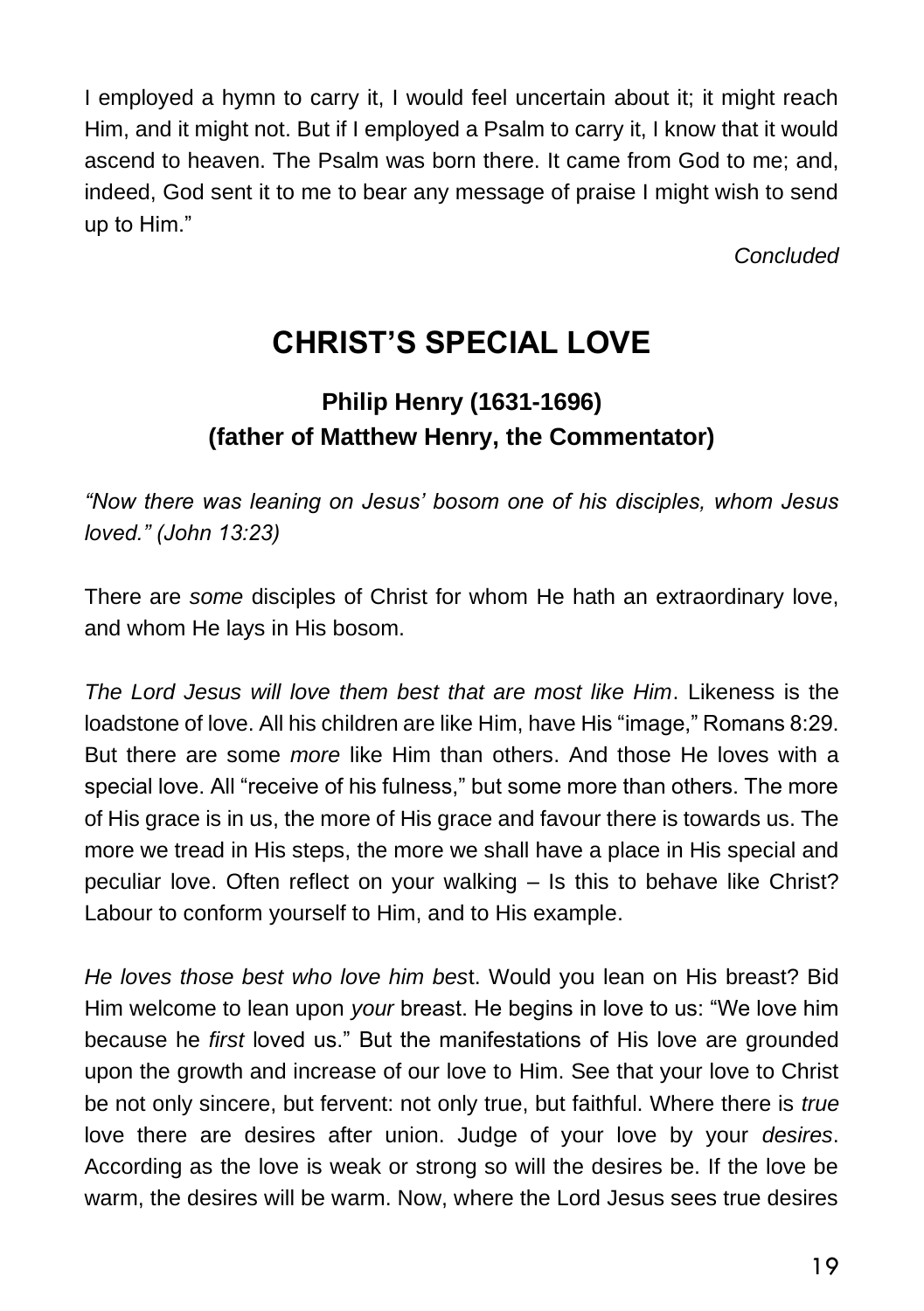of His presence, *there* will he throw open His bosom. – Where there is true love there will also be delight in the enjoyment of Him. There is no delight comparable to that which a child of God has in the enjoyment of Christ. Cursed be he that esteems all the pleasures of the world comparable to one hour's communion with Christ. There will also be grief in His absence. If He be at anytime withdrawn, oh, how restless is the soul! Why are His chariot wheels so long a coming? As the earth and plants mourn in the winter, when the sun is withdrawn: as the wife mourns in the absence of her beloved husband; so the Christian in the absence of the Saviour. And, where there is true love there will be care to please: fear to offend. How is it with you as to this? Do you care in everything to please Christ?

*He loves those best who are most meek, and humble, and lowly in their hearts*. This is part of His "image." He was a meek, humble, lowly Saviour. "Learn of me," saith he, "for I am meek and lowly in heart, and you shall find rest." He "giveth grace unto the humble." "Thus saith the high and lofty One that inhabiteth eternity, whose name is Holy; I dwell in the high and holy place, with him also that is of a contrite and humble spirit, to revive the spirit of the humble, and to revive the heart of the contrite ones." "Thus saith the Lord, The heaven is my throne, and the earth is my footstool:- but to this man will I look, even to him that is poor and of a contrite spirit, and trembleth at my word." Let others look to themselves, I will look to this man. I will take care of him. Labour to be humble and lowly, for Christ loves such. The proud he "knows afar off." Paul was very low in his own eyes. He could deny himself for the salvation of souls; and the Lord Jesus loved him with an extraordinary love: inasmuch that He took him up to His bosom in the third heaven before he died, where he saw and heard unspeakable things.

*He loves them most that have most faith; because he that hath most faith doth most honour and lift Him up*. Faith lifts up Christ, and Christ lifts up faith. Abraham was eminent for faith. He is called the "Father of the faithful." He obeyed the call of God when he called him from his kindred to go he knew not whither. When God told him he should have a son by Sarah, though he was a hundred years old, and Sarah ninety, he believed God, "staggered not at the promise." And when God bade him offer up his Isaac, the fruit of the promise, he went about it in obedience to the command. So that his faith was a very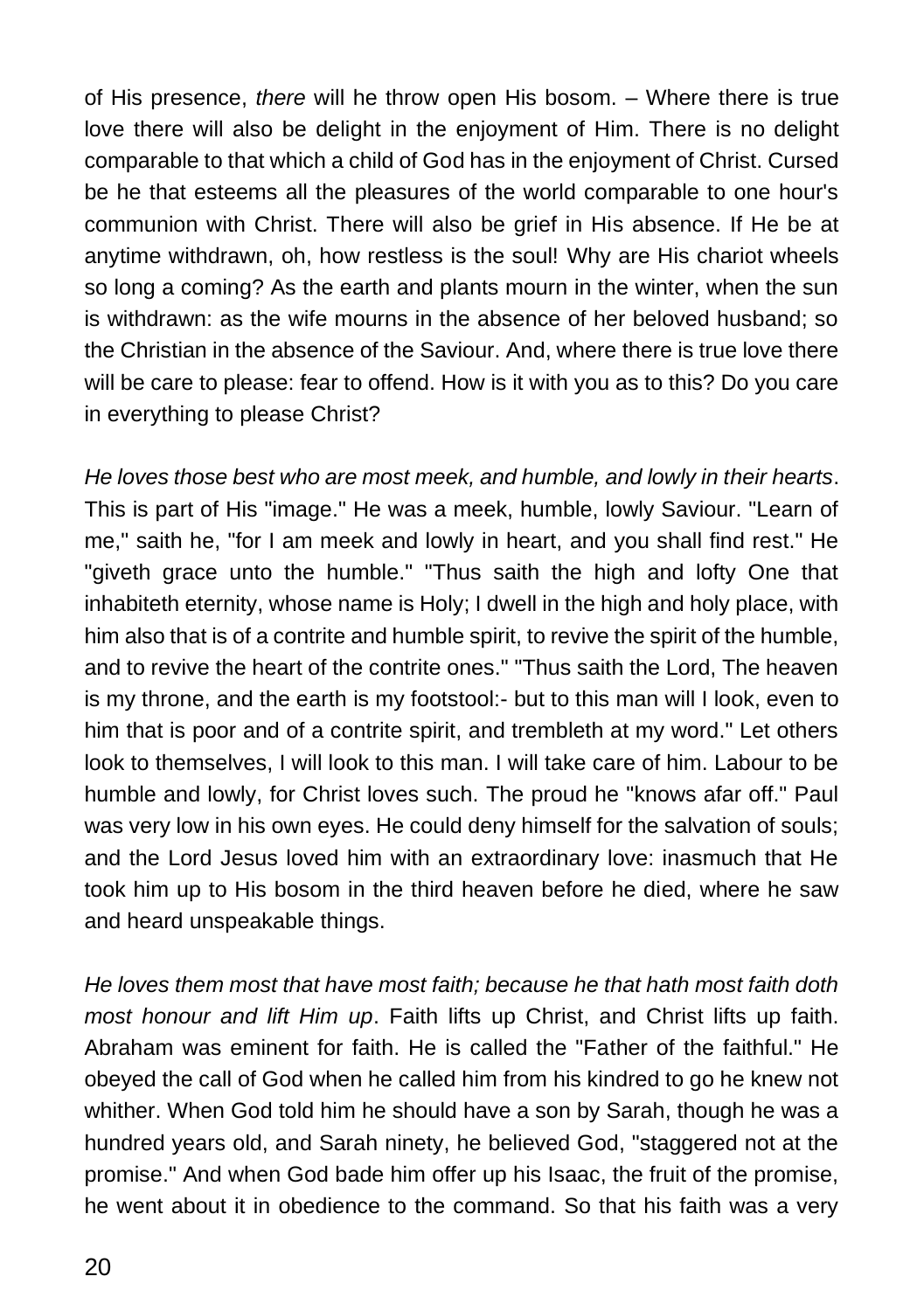strong faith. Now for this Abraham was a special favourite of Heaven. "I know," said God, "that thou fearest me." "In blessing I will bless thee." And he called him "Abraham." In all that truly love Christ there is a faith like this. A faith to enable us to leave all near and dear relations to follow God wherever he calls us. To "hope against hope." To be willing to sacrifice our dear Isaacs. All that love Christ have true faith, and do something of these; but not all to a like degree.

*Those that are most active for God and for His glory, in the place where He hath set them, Christ loves with a special love*. Those who are thus active are like Him. When he was upon earth He "went about doing good." Magistrates, ministers should "shine." We may be active in our place, though we are but in a narrow sphere. The Lord Jesus will love them that love Him, and are careful to manifest that love, by doing what they can for His glory. "Give all diligence" in doing this. "Be stedfast, unmoveable, always abounding in the work of the Lord." "Add" grace to grace: faith to faith: that you may lean on the breast of Christ. "Them that honour me I will honour."

*He loves them that keep their integrity in times of general apostasy*: that will not suffer themselves to be carried down the stream with others. These Jesus Christ hath a special care for. Caleb and Joshua brought in a true verdict of the promised land when the rest of the spies brought an ill report. And God honoured them. They were famous in their generation and entered into Canaan. Whereas the carcasses of the rest fell "in the wilderness." In Ezekiel 14 mention is made of three famous men – Noah, Daniel, and Job - who were most likely to prevail with God. These kept their integrity in times of apostasy, and God remembered it long after. "The priests the Levites, the sons of Zadok, that kept the charge of my sanctuary when the children of Israel went astray from me, they shall come near to me to minister unto me, and they shall stand before me to offer unto me the fat and the blood, saith the Lord God." If we would have an interest in Christ's special love we must hold fast our integrity in times of apostasy.

*He loves them specially who carry themselves aright under sufferings*. Sufferings from God: in the estate – losses, crosses, disappointments; in the family – sickness, death of friends. Now, how do we carry it under these? Do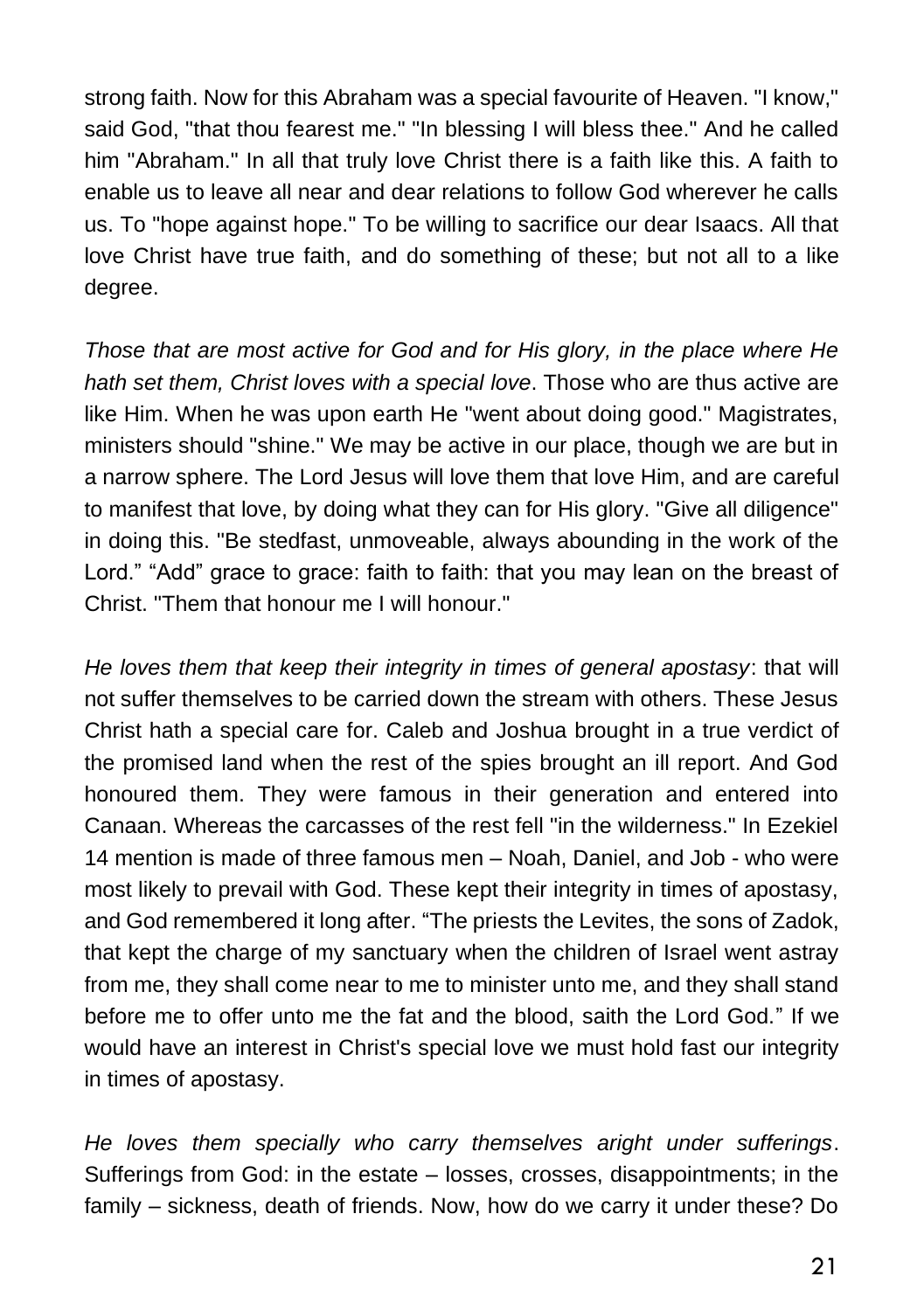we murmur and repine, and "charge God foolishly?" Or do we keep close to him, and carry it submissively towards Him? Afflictions are called trials.

They try what metal we are made of. Job, though greatly afflicted, carried it bravely. "The Lord gave, the Lord hath taken away; blessed be the name of the Lord." God puts a mark of honour upon him. He makes his boast of him: "Hast thou considered my servant Job, that there is none like him in the earth, a perfect and an upright man?" He was not perfect in patience, yet God accepted him, because his patience did prevail. When we are called to bear our testimony in bonds and imprisonments, perhaps unto death, God will especially love and honour them that suffer aright for Him: "I know thy works, and where thou dwellest, even where Satan's seat is: and thou holdest fast my name, and hast not denied my faith, even in those days wherein Antipas was my faithful martyr." Not that the sufferings themselves endear us to Christ, but our gracious carriage under them: our rejoicing under them.

*He has a special love for those that are good betimes: for young converts*. They shall lie in Christ's bosom. Some think that was the reason of his special love to John. He was by far the youngest of the disciples. " Those that seek me early shall find me." "Thus saith the Lord God, I remember thee, the kindness of thy youth, the love of thine espousals." "All Israel shall mourn for him (the child of Jeroboam), and bury him: for he only of Jeroboam shall come to the grave, because in him there is found some good thing toward the Lord God of Israel in the house of Jeroboam." So King Josiah began betimes in religious ways. You that are young, if you will lie in the bosom of Christ set yourselves to seek and serve Him. Those that are good when young, break through extraordinary difficulties and hindrances. Usually such are very good: because then their spirits are lively, and vigorous, and active. "Remember," then, "your Creator in the days of your youth," and you shall lie in Christ's bosom.

*The Lord Jesus Christ hath a special love for old disciples:* such as began young, and continue until old: "He taught me from my youth." Mnason was "an old disciple." David pleads with God – "Now when I am old and greyheaded, forsake me not."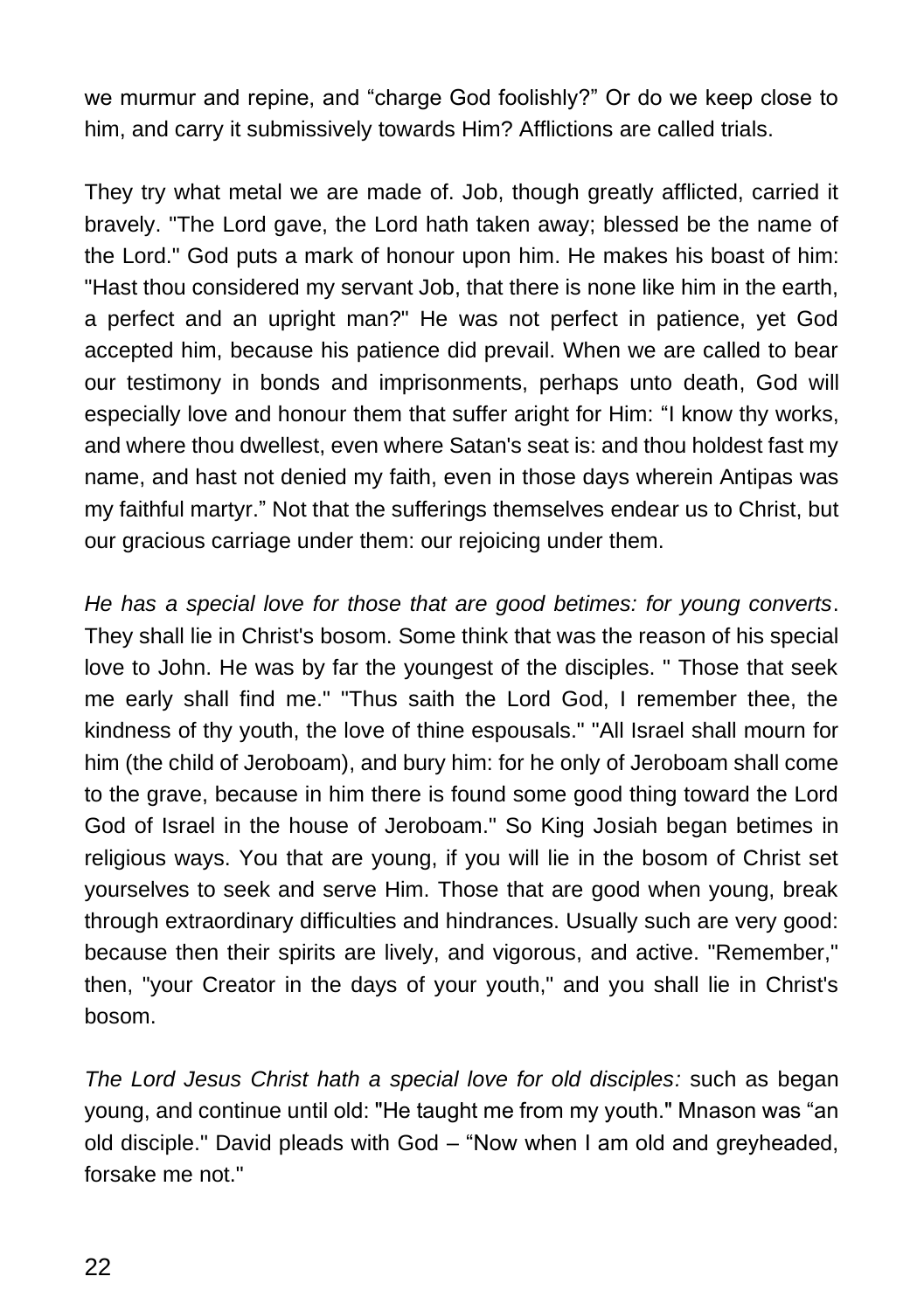What special tokens of love shall such as these have from the Lord Jesus? Or, what is it to lean on Christ's breast, to lie in his bosom?

1. *He will admit them into His nearest communion*. They shall be dandled on His knee. Peter, James, and John were the most intimate associates of the Lord Jesus, above the rest of the twelve. Three times we find them admitted when none else were: - To see the ruler's daughter raised; when He was transfigured in the mount; at His agony in the garden. The second admission was to fit them for the last. First they saw his glory. Then his suffering. Such are admitted into His "banqueting house:" they taste the sweetmeats. And what that is none know but those who have tasted. To the "carnal" world these are riddles and mysteries. Have not your hearts sometimes "burned within" you, so that your souls have been like "the chariots of Amminadib?" Why, that is a mark of special favour.

2. *He will acquaint them with His secrets*. Some of His secrets are with all them that fear him, Psalm 25:14. The secrets of his "covenant." But then there are the secrets of his providence. What the Lord doeth, he reveals to his servants the prophets: "Shall I hide from Abraham the thing that I do?" Christ tells John, the beloved disciple, who should betray him. The bosom is the place of the secrets. The way to know things to come is not to study the stars, but to have our "conversation in heaven."

3. *They shall have audience to their prayers*. He will hear their prayers. Noah, Daniel, and Job were all famous for prayer. God heard them: "Go to my servant Job: him will I accept." When Abraham interceded for Sodom, God granted his request, as long as he asked. Abraham left off first.

4. *They shall have additions of grace*: "To him that hath shall be given." He that hath faith, to him more faith shall be given: "There is that scattereth, and yet increaseth: and there is that withholdeth more than is meet, but it tendeth to poverty." He that hath the grace of prayer, and uses it, shall have more. As in worldly riches the way to increase them is to lay them out, and trade with them; so grace, the more it is employed the more it is improved. John, the "beloved disciple," was full of love. He was a man made up of love, as appears by his